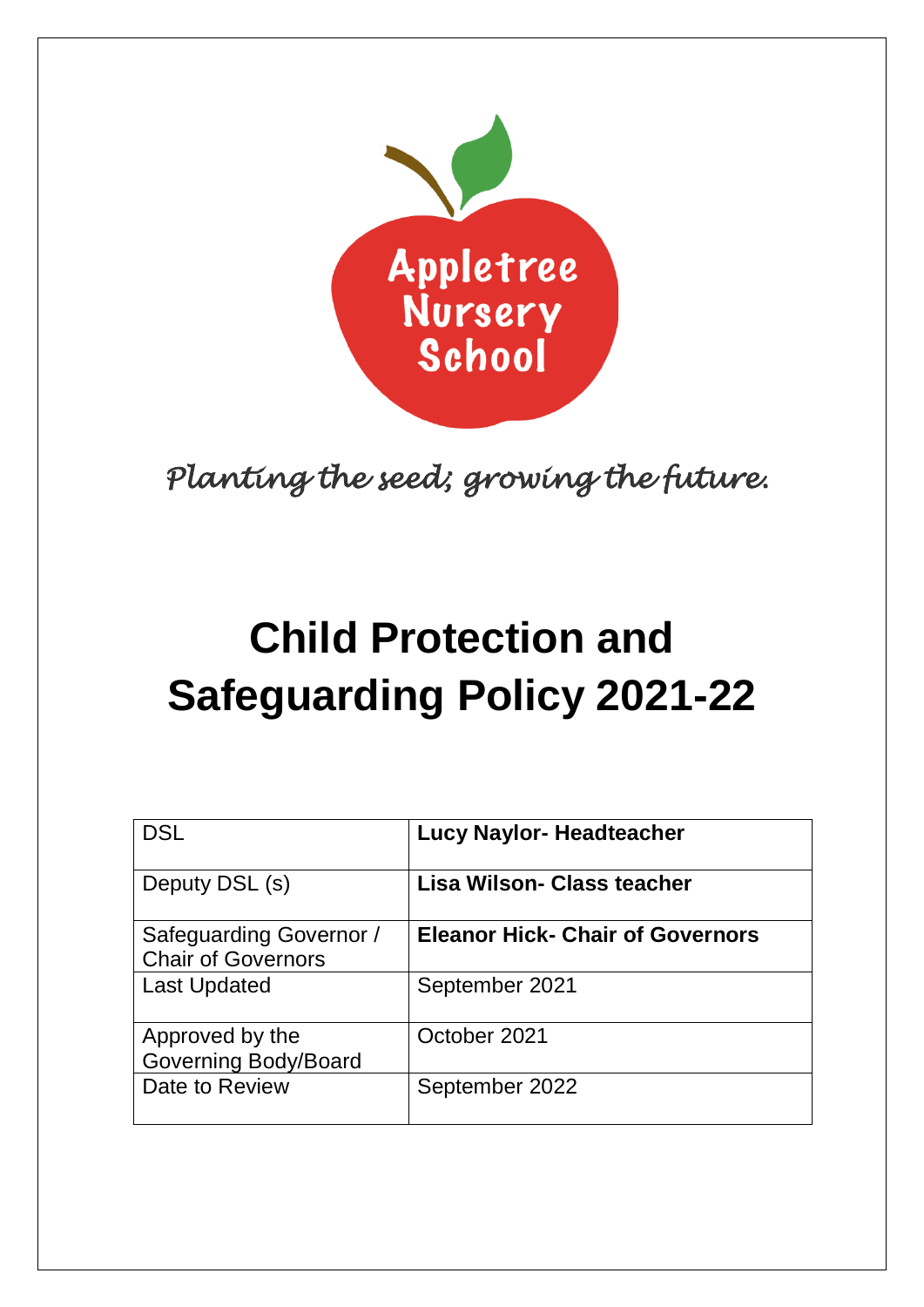| <b>Table of Contents</b>         |                                    |    |                                   |  |
|----------------------------------|------------------------------------|----|-----------------------------------|--|
| $\mathbf{1}$                     | <b>Context &amp; Rationale</b>     | 18 | Extremism & Radicalisation        |  |
| $\overline{2}$                   | <b>Definition</b>                  | 19 | <b>Private Fostering</b>          |  |
| 3                                | Covid-19                           | 20 | Pupils with Family Members in     |  |
|                                  |                                    |    | Prison                            |  |
| $\overline{4}$                   | Law and Guidance                   | 21 | Peer on Peer Abuse including      |  |
|                                  |                                    |    | <b>Sexualised Abuse</b>           |  |
| 5                                | Roles and Responsibilities         | 22 | Serious Violence                  |  |
| 6                                | Training and Induction             | 23 | <b>Online Safety and Personal</b> |  |
|                                  |                                    |    | <b>Electronic Devices</b>         |  |
| $\overline{7}$                   | Multi-Agency Working               | 24 | Sexting & Sharing of Indecent     |  |
|                                  |                                    |    | Images                            |  |
| 8                                | <b>Early Help</b>                  | 25 | <b>Context of Safeguarding</b>    |  |
|                                  |                                    |    | Incidents                         |  |
| 9                                | Abuse & Neglect                    | 26 | <b>Extra-Curricular Clubs and</b> |  |
|                                  |                                    |    | <b>Activities</b>                 |  |
| 10                               | <b>Domestic Abuse</b>              | 27 | <b>Alternative Provision</b>      |  |
| 11                               | Homelessness                       | 28 | <b>Work Experience</b>            |  |
| 12                               | Children absent from school        | 29 | <b>Managing Referrals</b>         |  |
| 13                               | <b>Child Criminal Exploitation</b> | 30 | Concerns about staff and          |  |
|                                  |                                    |    | safeguarding practices            |  |
| 14                               | <b>Child Sexual Exploitation</b>   | 31 | Allegations of Abuse against      |  |
|                                  |                                    |    | staff                             |  |
| 15                               | Modern Slavery                     | 32 | <b>Safer Recruitment</b>          |  |
| 16                               | <b>Female Genital Mutilation</b>   | 33 | <b>Single Central Record</b>      |  |
| 17                               | <b>Forced Marriage</b>             | 34 | <b>Review</b>                     |  |
| Key Contacts. Roles and Training |                                    |    |                                   |  |
|                                  |                                    |    |                                   |  |

## **1. Context and Rationale**

Serving the community of Castle, Marsh and Abraham Heights in Lancaster. We are the only council led maintained Nursery Provision in Lancaster. Children come to us from a mix of socio-economic backgrounds and cultures. The community we serve is in the 65th percentile on the Overall Multiple Deprivation Index with 80th percentile (E grade) for Health and Disability Deprivation and 75th percentile (E grade) for  $\overrightarrow{C}$ rime. Our children range from 2-4year olds, and as a nursery school we are aware of how vulnerable our children are. We build close relationships with our children and families to ensure we have up to date knowledge and we can act at the point of need to be proactive in providing support. We have children at the nursery from a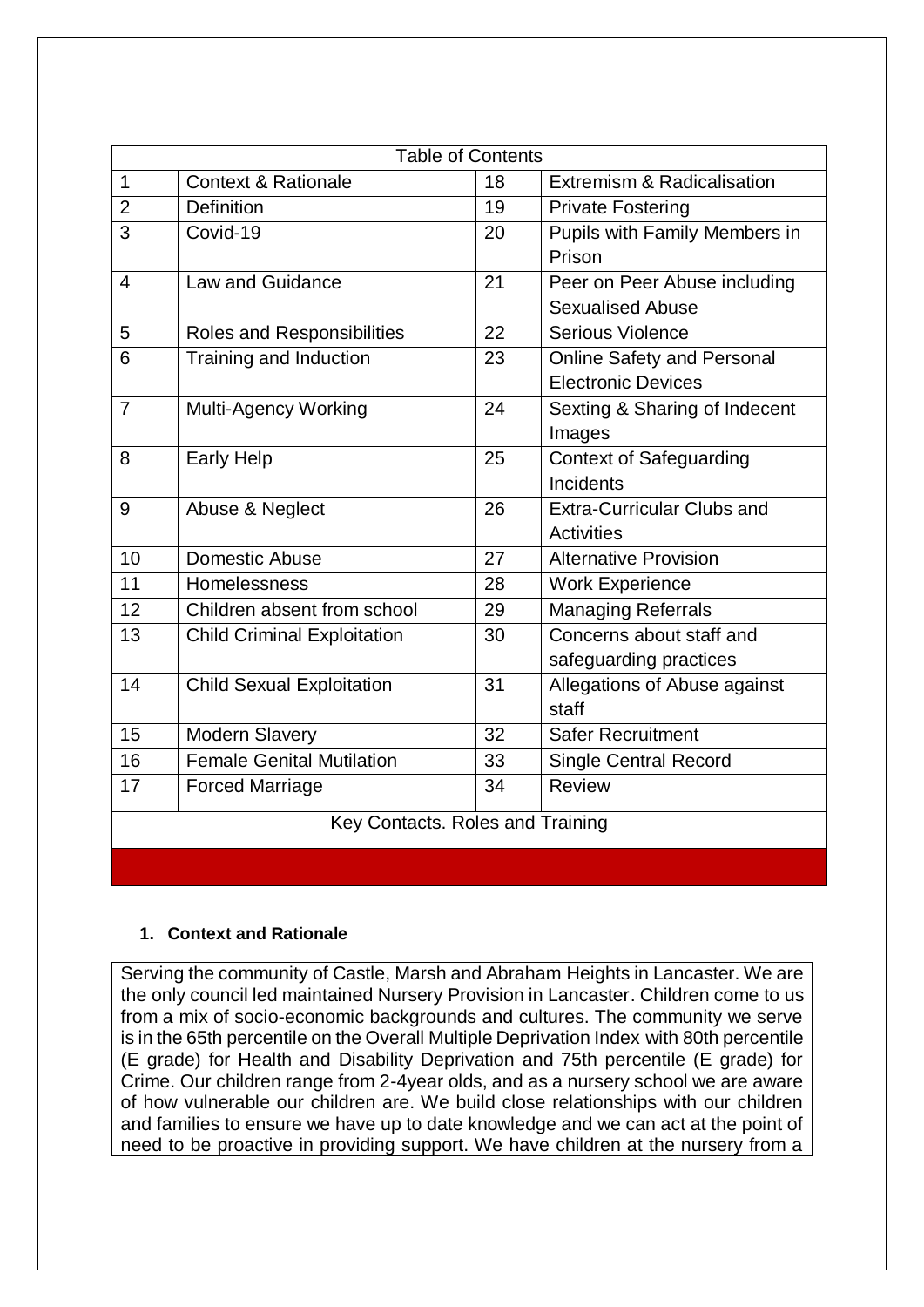range of cultures and work with agencies to develop links with these communities and parents.

**Appletree Nursery School** fully recognises the contribution we can make to protect children from harm and to support and promote the welfare of all children who are pupils at our school. This policy applies to all stakeholders; this includes pupils, staff, parents, governors, volunteers, placement students and visitors.

This policy will give clear direction to all stakeholders about expectations and our legal and moral responsibility to safeguard and promote the welfare of all children at our school.

**Appletree Nursery School** is committed to safeguarding and promoting the physical, mental and emotional welfare of every pupil. We implement a whole-school preventative approach to managing safeguarding concerns, ensuring that the wellbeing of pupils is at the forefront of all action taken. We recognise that **no single professional can have a full picture** of a child's needs and circumstances. If children and families are to receive the right help at the right time, **everyone** who comes into contact with them has a role to play in identifying concerns, sharing information and taking prompt action.

This policy sets out a clear and consistent framework for delivering this promise, in line with safeguarding legislation and statutory guidance. It will be achieved by:

- Ensuring that members of the governing board, the headteacher, staff and all stakeholders understand their responsibilities under safeguarding legislation and statutory guidance, are alert to the signs of child abuse, and know to refer concerns to the DSL. In additional, to ensure that staff are aware that ANYONE can make a referral.
- Teaching pupils how to keep safe and recognise behaviour that is unacceptable.
- Identifying and making provision for any pupil that has been subject to, or is at risk of, abuse, neglect, or exploitation.
- Creating a culture of safer recruitment by adopting procedures that help deter, reject or identify people who might pose a risk to children
- Endeavour to provide a safe and welcoming environment where children are respected and valued; where the voice of the child is listened to and is paramount
- Where it is believed that a child is at risk of or is suffering significant harm, the school will follow the procedures set out by our local Safeguarding Children Partnership arrangements.

[https://panlancashirescb.proceduresonline.com/chapters/contents.html#ind\\_cases](https://panlancashirescb.proceduresonline.com/chapters/contents.html#ind_cases)

#### **2. Definitions**

The terms **"children"** and **"child"** refer to anyone under the age of 18.

The purpose of this safeguarding policy is to ensure every pupil at Appletree Nursery School is safe and protected from harm. The Department for Education (DfE) 'Keeping Children Safe in Education' (September 2021), states safeguarding and promoting the welfare of children is defined for the purposes of this guidance as:

- Protecting children from maltreatment;
- Preventing impairment of children's mental and physical health or development;
- Ensuring that children grow up in circumstances consistent with the provision of safe and effective care; and
- Taking action to enable all children to have the best outcomes

Children can abuse other children. This is generally referred to as **peer on peer abuse** and can take many forms. This can include (but is not limited to) bullying (including cyberbullying);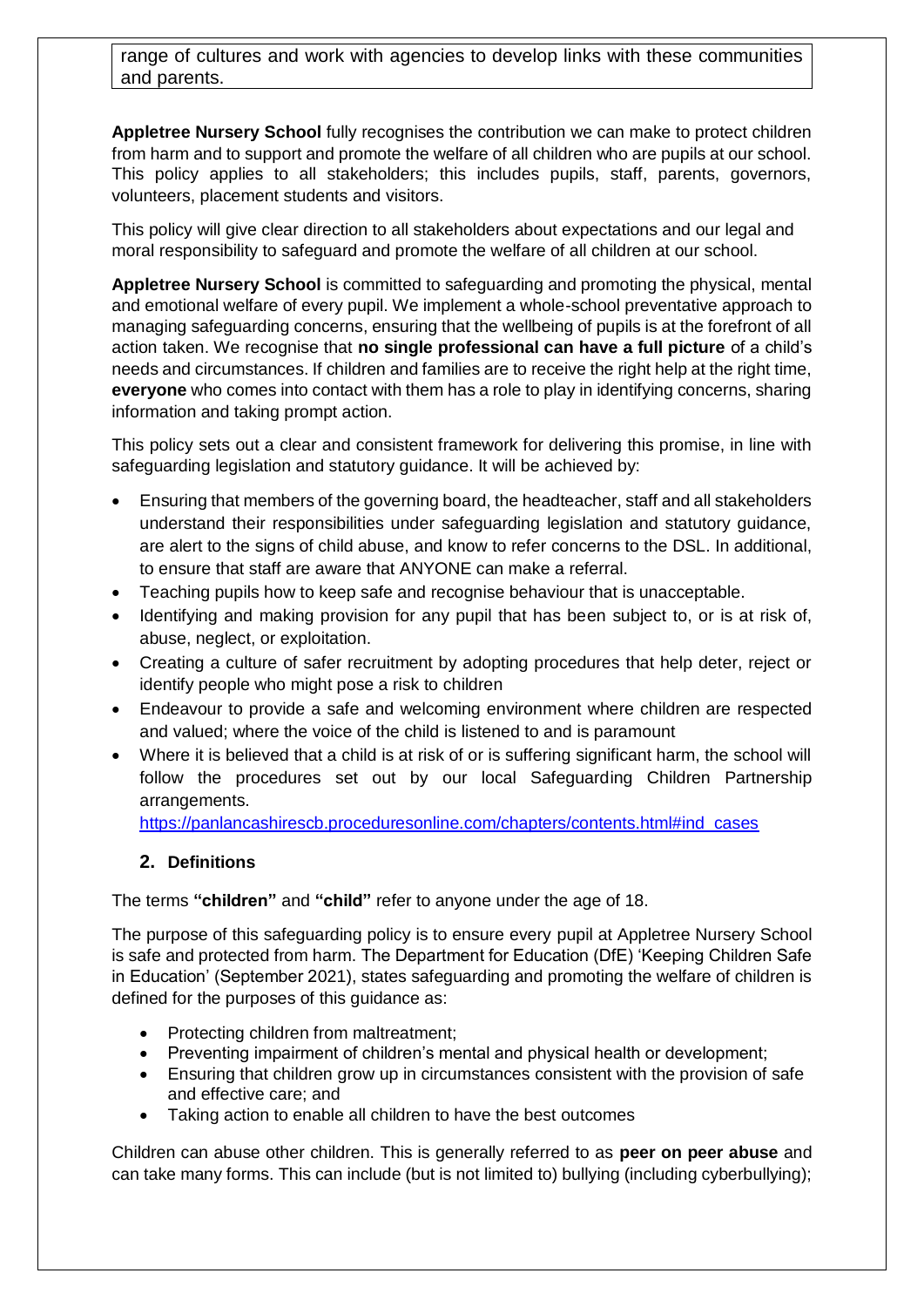sexual violence and sexual harassment; physical abuse such as hitting, kicking, shaking, biting, hair pulling, or otherwise causing physical harm; sexting and initiating/hazing type violence and rituals.

For the purposes of this policy, **"sexual violence"** refers to the following offences as defined under the Sexual Offences Act 2003:

- **Rape:** A person (A) commits an offence of rape if they intentionally penetrate the vagina, anus or mouth of another person (B) with their penis, B does not consent to the penetration, and A does not reasonably believe that B consents.
- **Assault by penetration:** A person (A) commits an offence if they intentionally penetrate the vagina or anus of another person (B) with a part of their body or anything else, the penetration is sexual, B does not consent to the penetration, and A does not reasonably believe that B consents.
- **Sexual assault:** A person (A) commits an offence of sexual assault if they intentionally touch another person (B), the touching is sexual, B does not consent to the touching, and A does not reasonably believe that B consents.
- **Causing someone to engage in sexual activity without consent:** A person (A) commits an offence if they intentionally cause another person (B) to engage in an activity, the activity is sexual, B does not consent to engaging in the activity, and A does not reasonably believe that B consents. This could include forcing someone to strip, touch themselves sexually, or to engage in sexual activity with a third party.

For the purposes of this policy, **"sexual harassment"** refers to unwanted conduct of a sexual nature that occurs online or offline, inside or outside of school. Sexual harassment is likely to violate a pupil's dignity, make them feel intimidated, degraded or humiliated, and create a hostile, offensive, or sexualised environment. If left unchallenged, sexual harassment can create an atmosphere that normalises inappropriate behaviour and may lead to sexual violence. Sexual harassment can include, but is not limited to:

- Sexual comments, such as sexual stories, lewd comments, sexual remarks about clothes and appearance, and sexualised name-calling.
- Sexual "jokes" and taunting.
- Physical behaviour, such as deliberately brushing against someone, interfering with someone's clothes, and displaying images of a sexual nature.
- Online sexual harassment, which may be standalone or part of a wider pattern of sexual harassment and/or sexual violence. This includes:
	- The consensual and non-consensual sharing of nude and semi-nude images and/or videos.
	- Sharing unwanted explicit content.
	- Upskirting.
	- Sexualised online bullying.
	- Unwanted sexual comments and messages, including on social media.
	- Sexual exploitation, coercion, and threats.

**Upskirting** refers to the act, as identified the Voyeurism (Offences) Act 2019, of taking a picture or video under another person's clothing, without their knowledge or consent, with the intention of viewing that person's genitals or buttocks, with or without clothing, to obtain sexual gratification, or cause the victim humiliation, distress or alarm. Upskirting is a criminal offence. Anyone, including pupils and staff, of any gender can be a victim of upskirting.

**Consensual and non-consensual sharing of nude and semi-nude images and/or videos**, colloquially known as **"sexting" and "youth produced imagery"**, is defined as the sharing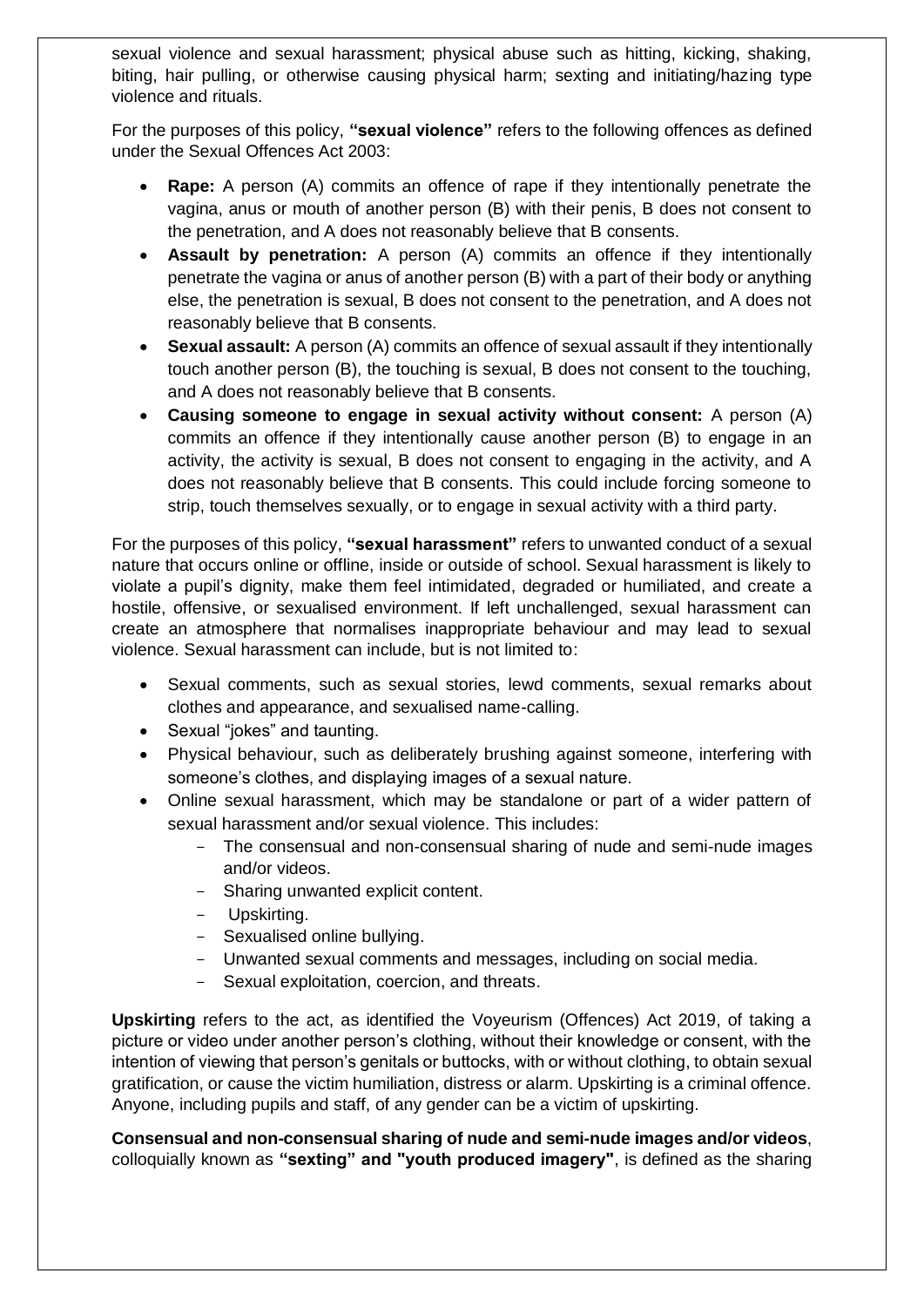between pupils of sexually explicit content, including indecent imagery. **Indecent imagery** is defined as an image which meets one or more of the following criteria:

- Nude or semi-nude sexual posing
- A child touching themselves in a sexual way
- Any sexual activity involving a child
- Someone hurting a child sexually
- Sexual activity that involves animals

**Consent** is defined as having the freedom and capacity to choose to engage in sexual activity. Consent may be given to one sort of sexual activity but not another and can be withdrawn at any time during sexual activity and each time activity occurs. A person only consents to a sexual activity if they agree by choice to that activity and has the freedom and capacity to make that choice. Children under the age of 13 can never consent to any sexual activity. The age of consent is 16.

#### **3. Covid -19**

Keeping Children Safe in Education 2021 (KCSIE) remains in force throughout the response to coronavirus (COVID-19). However, Appletree Nursery School recognises that further measures or adaptations to current policies and procedures may be required in response to the pandemic in 2021/22. Any such measures will be detailed and communicated through addendums to the policy, when necessary, and shared with all stakeholders. Appletree Nursery School will continue to follow local and national guidance and adapt/amend this policy if required.

#### **4. Law and Guidance**

This policy has due regard to all relevant legislation and statutory guidance including, but not limited to:

- **[Education Act 2002](http://www.legislation.gov.uk/ukpga/2002/32/contents)**: Section 175 of the Education Act 2002 requires local education authorities and the governors of maintained schools and further education (FE) colleges to make arrangements to ensure that their functions are carried out with a view to safeguarding and promoting the welfare of children. Section 157 of the same act and the Education (Independent Schools Standards) (England) Regulations 2003 require proprietors of independent schools (including academies) to have arrangements to safeguard and promote the welfare of children.
- **[Working Together to Safeguard Children 2018](https://www.gov.uk/government/publications/working-together-to-safeguard-children--2)** guides education establishments of their role within inter-agency working to safeguard and promote the welfare of children. This is **the government's statutory guidance for all organisations and agencies** who work with, or carry out work related to, children in the United Kingdom.
- **[Keeping Children Safe in Education 2021](https://assets.publishing.service.gov.uk/government/uploads/system/uploads/attachment_data/file/892394/Keeping_children_safe_in_education_2020.pdf)**: The Department for Education (DfE) has updated the statutory safeguarding and child protection guidance for schools and colleges in England, Keeping children safe in education. This guidance sets out what schools and colleges in England must do to safeguard and promote the welfare of children and young people under the age of 18.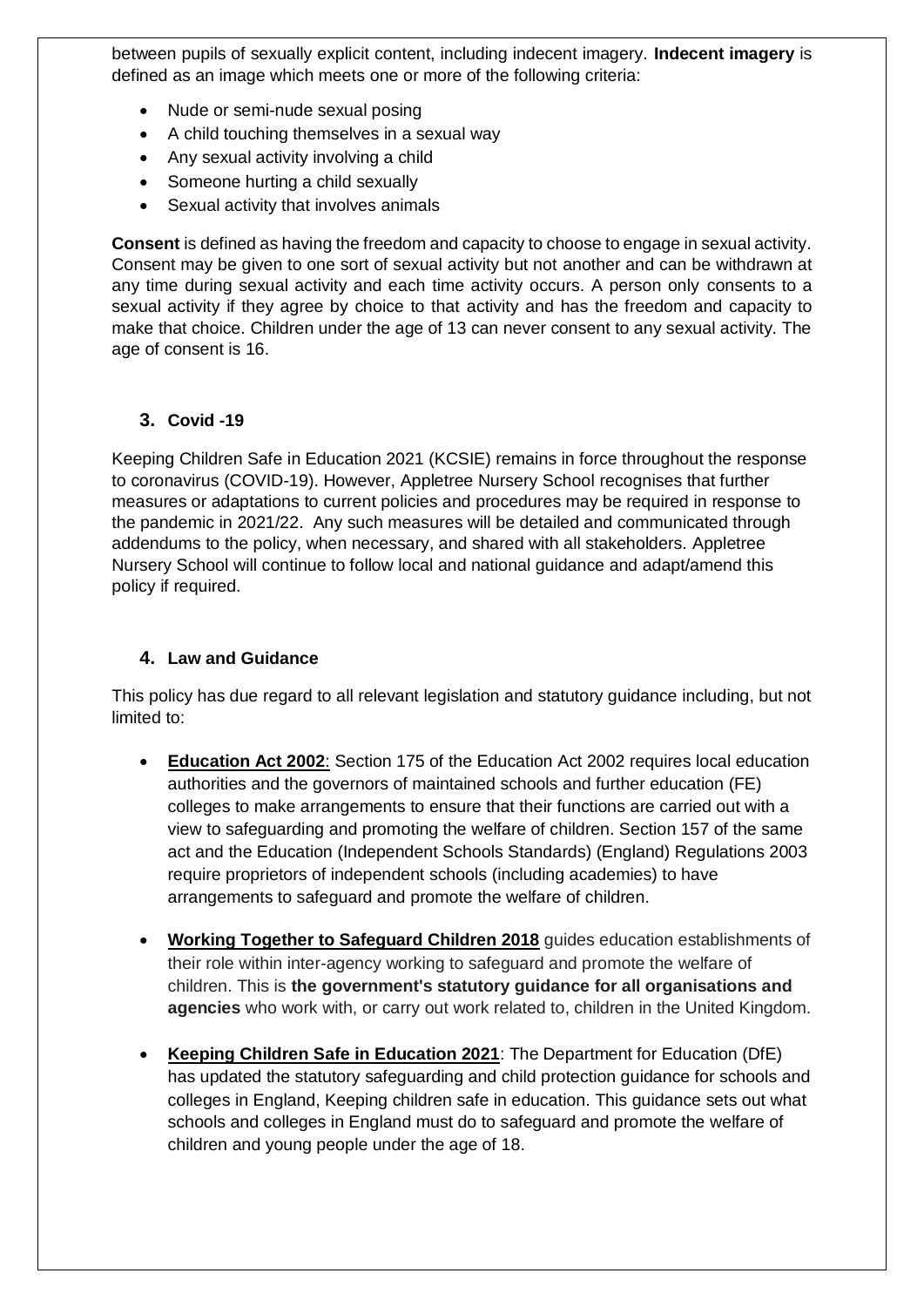- **[Guidance for Safer Working Practice \(with Addendum April 2020\)](https://www.saferrecruitmentconsortium.org/GSWP%20COVID%20addendum%20April%202020%20final-1.pdf)**
- **[The Children Act 1989](http://www.legislation.gov.uk/ukpga/1989/41/contents) & 2004**
- **The Prevent Duty –** The Prevent duty is **the duty in the Counter-Terrorism and Security Act 2015** that's sets out guidance for the LA and its partners to have due regard to the need to prevent people from being drawn into terrorism.
- **FGM** as set out in the Female Genital Mutilation Act 2003 ("the 2003 Act"), as amended by the Serious Crime Act 2015.

#### **Relevant Non-statutory guidance**

- DfE (2015) 'What to do if you're worried a child is being abused'
- DfE (2018) 'Information sharing'
- DfE (2017) 'Child sexual exploitation'
- DfE (2021) 'Sexual violence and sexual harassment between children in schools and colleges'
- DfE (2021) 'Recruit teachers from overseas'
- DfE (2020) 'Sharing nudes and semi-nudes: advice for education settings working with children and young people'

This policy operates in conjunction with the following school policies:

- Online Safety Policy
- Data Protection Policy
- Whistleblowing Policy
- Staff Code of Conduct
- Behavioural Policy

## **5. Roles and responsibilities**

**All staff** have a responsibility to:

- Consider, at all times, what is in the best interests of the pupil with a **child-centred approach**
- Contribute to, and maintain a **high safeguarding ethos** within the setting, with safeguarding pupils at the forefront of practice at all times
- Ensure ALL children have opportunities to communicate and know that they are **listened to**
- Contribute to **providing a curriculum** which will equip children with the skills to keep themselves safe and develop an attitude which will enable them to enter adulthood successfully and reach their full potential
- Establish effective, supportive, and **positive relationships** with parents, carers, pupils and other professionals
- Maintain an attitude of **'it could happen here'** where safeguarding is concerned
- Be proactive to provide a **safe environment** in which pupils can learn
- Be prepared to **identify** pupils or families who may benefit from **early help**
- Be aware of the **school's individual procedures** that support safeguarding, including all policies, internal reporting procedures, information and training provided
- Be aware of the role and **identity of the DSL** and deputy DSLs and seek them for advice if required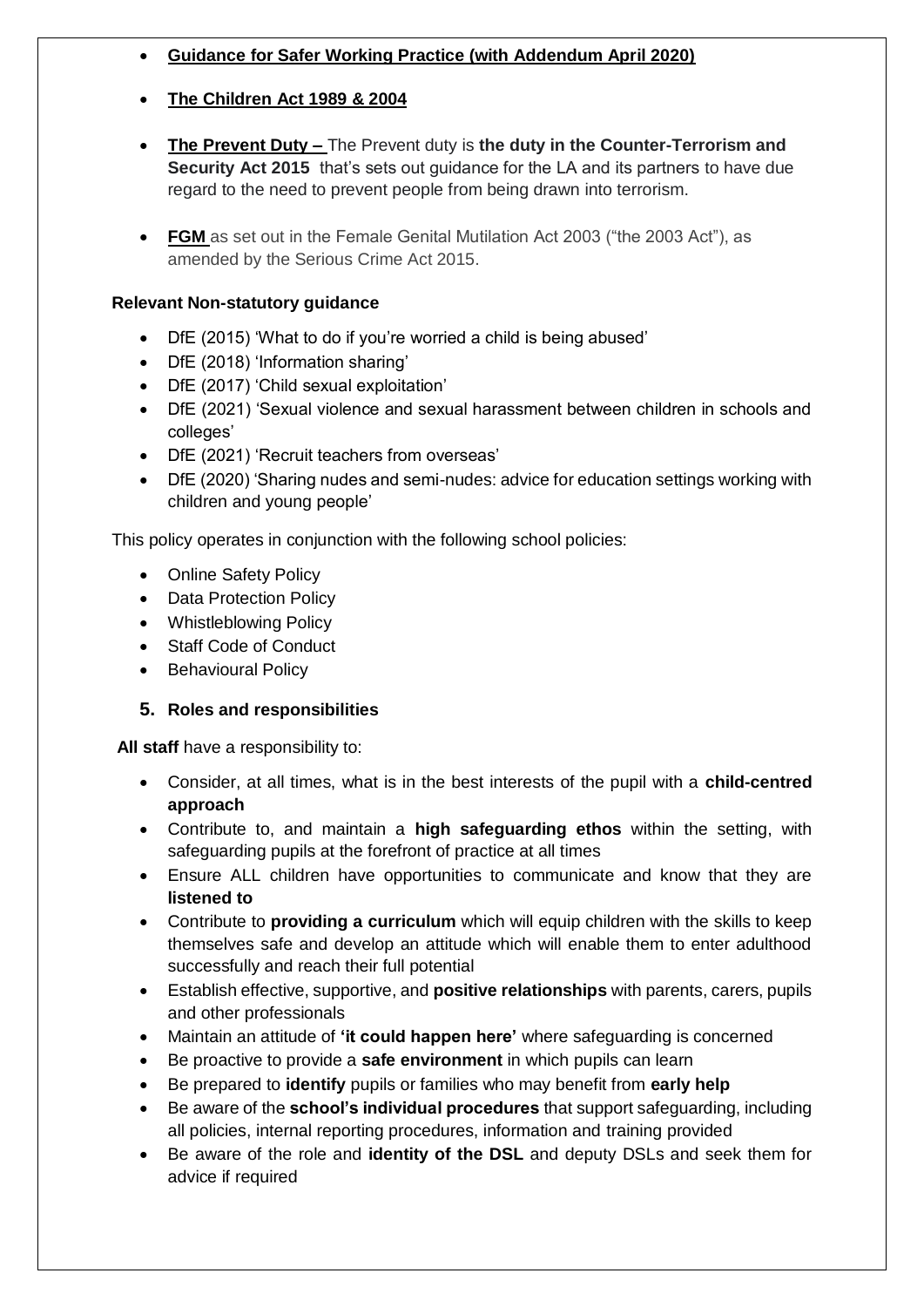- Undertake **safeguarding training**, including online safety training, during induction and subsequently on a regular basis, including receiving bulletins, emails and briefings
- Be aware of the **local early help process** and understand their role in it.
- Be aware of, and understand, the process for making referrals to Children's Social Care, understanding that **anyone can make a referral**
- Understand how to make a referral to CSC and/or the police immediately, if at any point there is **a risk of immediate serious harm to a child**
- Be aware of and **understand the procedure to follow** in the event that a child confides they are being abused, exploited or neglected, in a timely manner
- Maintain appropriate **levels of confidentiality** when dealing with individual cases
- **Reassure victims** that they are being taken seriously, that they will be supported, and that they will be kept safe.
- Be aware of **safeguarding issues** that can put pupils at risk of harm.
- **Be aware of behaviours linked to issues** such as drug-taking, alcohol misuse, deliberately missing education, and sharing indecent images, and other signs that pupils may be at risk of harm
- Be fully aware of the importance of **mental health in relation to safeguarding** and that all staff should also be aware that mental health problems can, in some cases, be an indicator that a child has suffered or is at risk of suffering abuse, neglect or exploitation.

## **Teachers, including the headteacher, have a responsibility to:**

• Safeguard pupils' wellbeing and maintain public trust in the teaching profession as part of their professional duties, as outlined in the '**Teachers' Standards'**.

## **The governing body has a duty to:**

- Take **strategic leadership responsibility** for the school's safeguarding arrangements
- Ensure that the school **complies with its duties** under the above child protection and safeguarding legislation
- Comply with its obligations under section 14B of the Children Act 2004 to **supply the local safeguarding arrangements with information** to fulfil its functions
- Ensure that staff working directly with children **read and understand** at least Part one of KCSIE
- Ensure a **named Governor takes leadership responsibility** for safeguarding arrangements
- Appoint a member of staff from the SLT to the **role of DSL** and one or more deputy DSLs to provide support, and ensure that they are trained to the same standard as the DSL and that the roles are explicit in their job description(s). Ensure the provision of appropriate support, funding, training, resources, and time to carry out their role
- Facilitate and support a **whole-school approach to safeguarding**; this includes ensuring that safeguarding and child protection are at the forefront and **ethos** remains consistently high
- Ensure **systems are in place so that children to confidently report abuse**, knowing that their concerns will be treated seriously, and they can safely express their views and give feedback; these systems will be well-promoted, easily understood, and easily accessible. Ensure that the **voice of the child** is heard and acted upon.
- Ensure **effective and appropriate policies** and procedures in place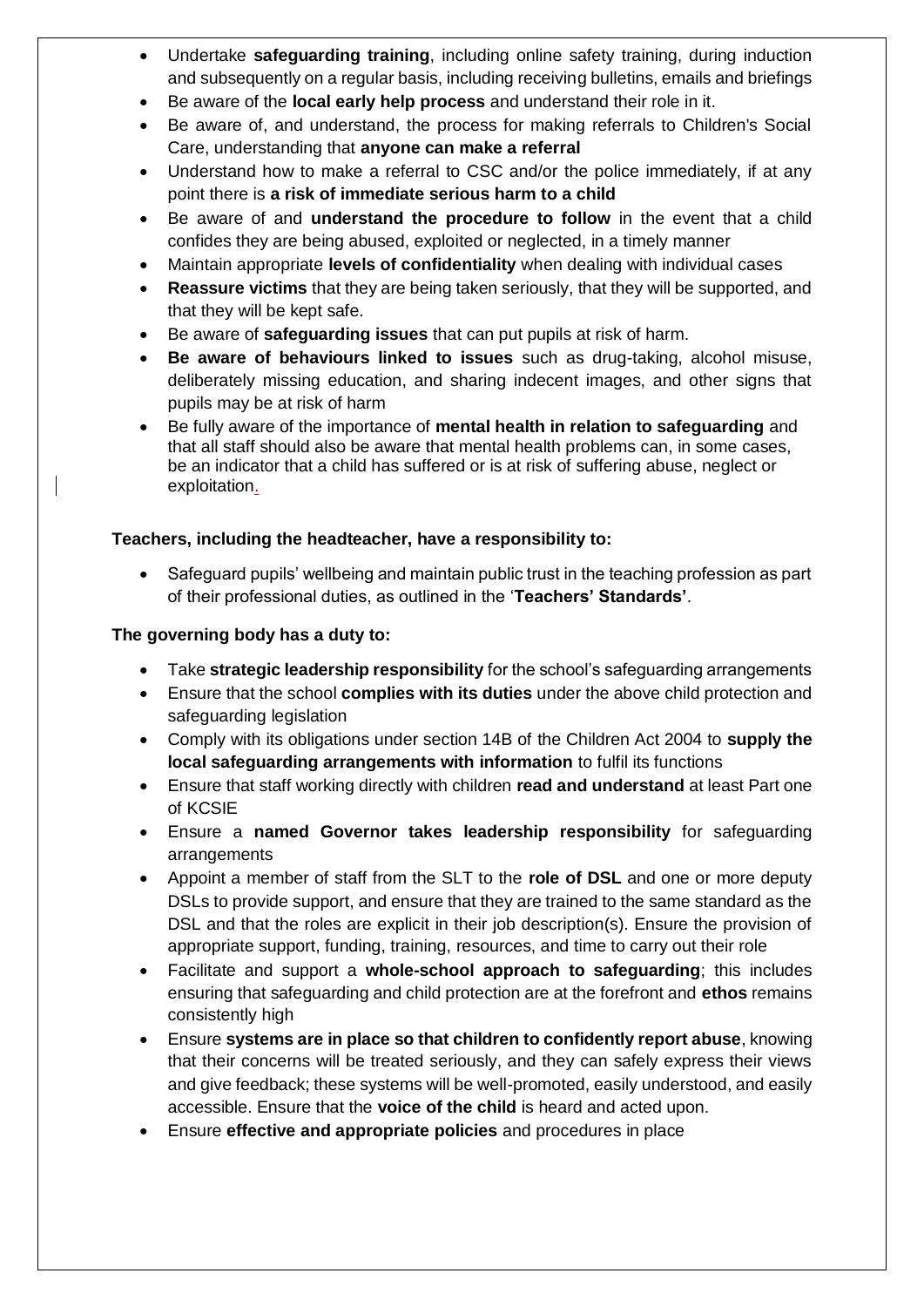- Make sure that **pupils are taught about safeguarding**, including protection against dangers online (including when they are online at home), through teaching and learning opportunities, as part of providing a broad and balanced curriculum
- Adhere to statutory responsibilities by conducting **pre-employment checks on staff** who work with children
- Ensure the school has **clear systems and processes in place for identifying possible mental health problems in pupils,** including clear routes to escalate concerns and clear referral and accountability systems
- Make sure that at least one person on any recruitment panel has undertaken **safer recruitment training**
- Ensure that **all staff receive safeguarding and child protection training** updates, e.g. emails, as required, but at least annually, including a thorough induction
- Confirm that there are transparent procedures in place to handle **allegations against staff,** supply staff, volunteers and contractors
- Confirm that there are **procedures in place to make a referral to the DBS** and the Teaching Regulation Agency (TRA), where appropriate, if a person in regulated activity has been dismissed or removed due to safeguarding concerns or would have been had they not resigned
- Ensure that appropriate disciplinary procedures are in place, as well as **policies pertaining to the behaviour of pupils and staff**
- Ensure that **procedures are in place to eliminate unlawful discrimination**, harassment and victimisation, including those in relation to peer-on-peer abuse.
- Appoint a **designated teacher to promote the educational achievement of CLA** and ensure that this person has undergone appropriate training
- Ensure that the **appropriate level of check** is completed on Governors
- Create a culture where **staff are confident to challenge** senior leaders over any safeguarding concerns
- Ensure that **children are safe online** by ensuring that appropriate filters and monitoring systems are in place.
- Ensure that **safeguarding is embedded within the curriculum**
- Ensure staff in school are aware of, and policies are personalised to reflect, an understanding of specific issues such as **peer on peer abuse** and safeguarding children with disabilities and special educational needs.
- Ensure that all practice and procedures operate with the best interests of the child at the centre with a **firm child centred approach.**

# **The DSL has a duty to:**

- Take **lead responsibility for safeguarding** and child protection, including online safety, creating and maintaining a highly visible safeguarding culture
- Provide **advice, support and expertise to other staff** on child welfare, safeguarding and child protection matters.
- **Take part in strategy discussions,** inter-agency meetings and Child Protection Conferences and/or support other staff to do so.
- **Contribute to the** assessment of children, and/or support other staff to do so
- **Be available** during school hours for staff to discuss any safeguarding concerns
- Arrange, alongside the school, adequate and **appropriate cover** for any activities outside of school hours or terms.
- Refer cases: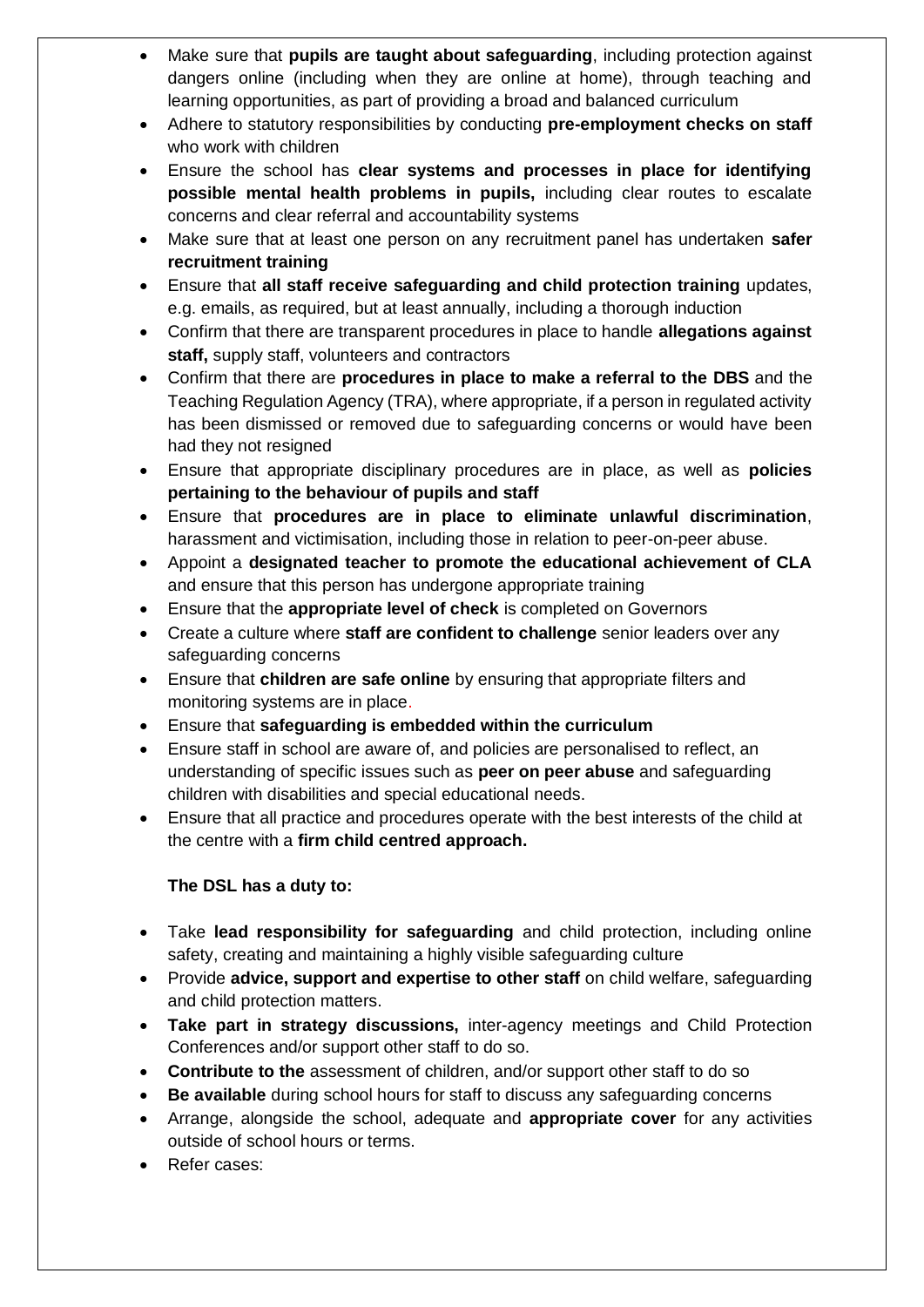- To CSC where abuse and neglect are suspected, and support staff who make referrals CSC
- To the Channel programme where radicalisation concerns arise, and support staff who make referrals to the Channel programme
- To the DBS where a person is dismissed or has left due to harm, or risk of harm, to a child.
- To the police where a crime may have been committed, in line with the National Police Chiefs' Council (NPCC) guidance
- And to any other appropriate identified agency or partner.
- Act as a **point of contact** with the multi-agency partners
- Ensure **effective communication** and information sharing (when appropriate) between Deputy DSL's/ Head teacher.
- Liaise with staff when deciding whether to make a referral by **liaising with relevant agencies** so that children's needs are considered holistically
- Liaise with the **senior mental health lead** and, where available, the Mental Health Support Team, where safeguarding concerns are linked to mental health.
- Promote **supportive engagement with parents** in safeguarding and promoting the welfare of children, including where families may be facing challenging circumstances
- Work with relevant staff, **taking lead responsibility for promoting educational outcomes** for children, by understanding the lasting impact that adversity and trauma can have on children's behaviour, mental health and wellbeing, knowing the safeguarding and child protection issues that children in need are experiencing, or have experienced, and identifying the impact that these issues might be having on their attendance, engagement and achievement at school. This includes:
	- Ensuring that the school knows which pupils have or had a social worker
	- Understanding the academic progress and attainment of these pupils
	- Maintaining a culture of high aspirations for these pupils
	- Supporting teachers to provide additional academic support or reasonable adjustments to help these pupils reach their potential
- Ensure that **child protection files are kept updated** and secure, monitoring the quality and accuracy of logs
- Ensure that a pupil's child protection **file is transferred** as soon as possible, and within five days, when transferring to a new school, and consider any additional information that should be shared to support a child's journey
- Ensure **all stakeholders understand the Child Protection Policy**, Keeping Children Safe in Education 2021 and internal procedures to report any concerns are transparent and understood by all. Ensure this information is given in **induction** and at regular intervals/ training
- Work with the governing board to ensure the school's Child Protection and **Safeguarding Policy is reviewed annually**, and the procedures are updated and reviewed regularly
- Ensure the school's **Child Protection and Safeguarding Policy is available publicly**, ensure that parents are aware of schools' responsibilities regarding safeguarding and child protection
- Undergo **DSL training**, and update this training at least every two years to remain compliant
- Ensure opportunities for **further training** and opportunities for upskilling are taken
- Encourage a culture of listening to children promoting **the voice of the child**
- **Recognise the importance of information sharing**, including within school, with other schools and with the safeguarding partners and other agencies by understanding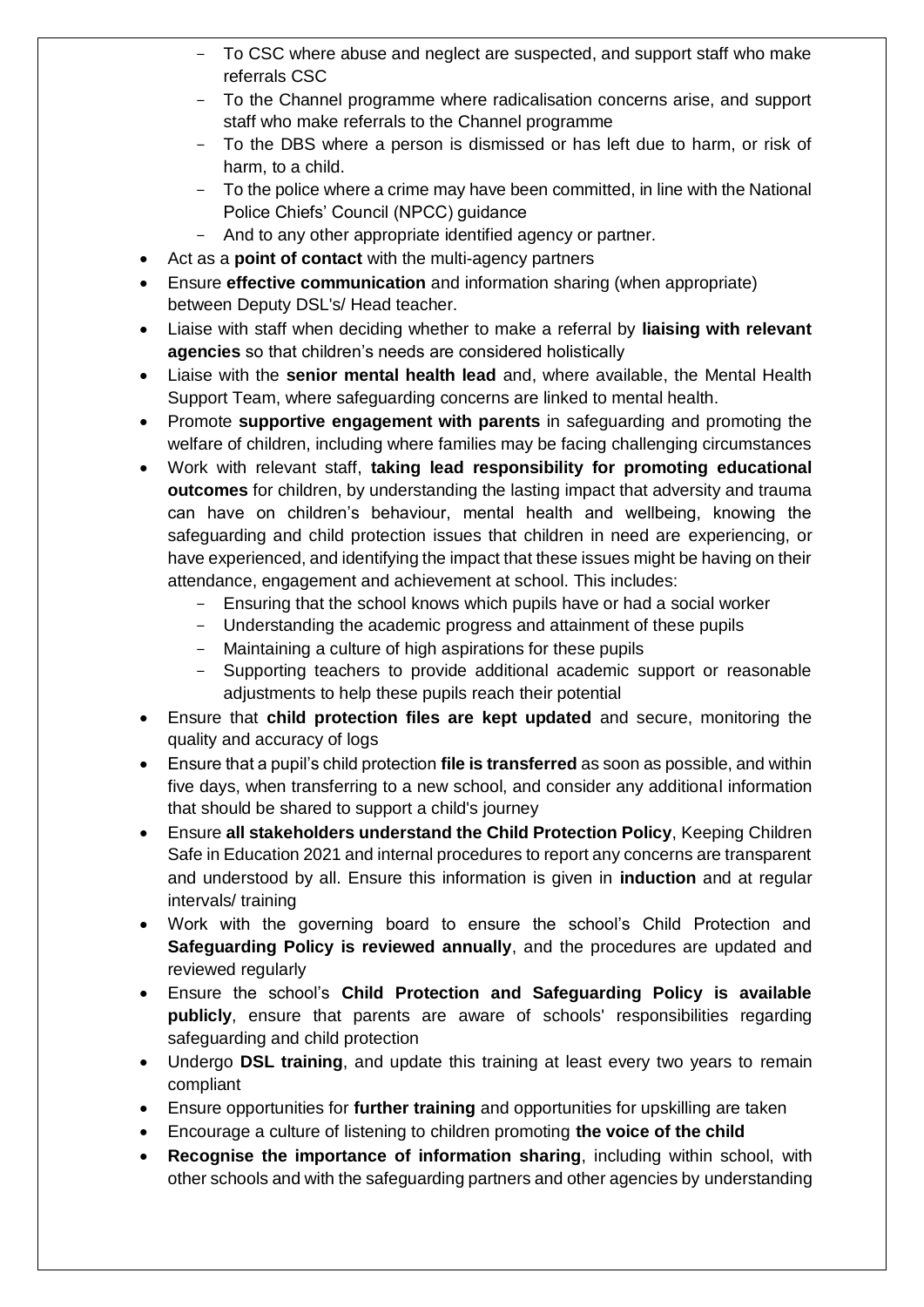relevant data protection legislation and regulations, especially the Data Protection Act 2018 and the UK GDPR

- Undertake **Prevent** awareness training
- Be provided with appropriate support and **supervision** in order to carry out the role safely and effectively
- Liaise with the Local Authority Personal Advisors for any Care Leavers.

Appletree Nursery School recognises that Deputy DSL's must be trained to same standard as the DSL.

**The designated teacher** has a responsibility for promoting the educational achievement of CLA and previously CLA (PLAC), and for children who have left care through adoption, special guardianship or child arrangement orders or who were adopted from state care outside England and Wales. In our setting, this is Lisa Wilson.

## **6. Training and Induction**

Appletree Nursery School recognise the importance of ongoing staff training and development to keep staff aware of emerging issues and keeping the ethos of safeguarding high. Everybody has a role to play in safeguarding our children and we strive to ensure all staff are well informed and know what to do if they have any concerns. Staff members will undergo safeguarding and child protection training at induction, which will be updated on a regular basis and/or whenever there is a change in legislation.

The induction training will cover:

- The Child Protection and Safeguarding Policy
- The Staff Code of Conduct
- Part one of 'Keeping children safe in education' (KCSIE) (or Annex A, if appropriate)
- The Behaviour Policy
- Appropriate child protection and safeguarding training,
- Information about the role and identity of the DSL and deputy DSL(s)
- How to record concerns in your setting.

Following induction, Appletree Nursery School recognises the need to ensure continual, effective training to staff and other stakeholders. We will:-

- ALL staff and volunteers will receive Safeguarding Training (at least) annually
- The DSL/s will provide ALL staff, volunteers and governors with regular safeguarding updates
- ALL staff, volunteers and governors will read and show an understanding of any updates that are provided
- DSLs will attend DSL training every 2 years and update their knowledge, skills and understanding of relevant safeguarding issues on a regular basis
- The DSL will undertake Prevent awareness training
- At least one member of staff and one governor will attend Safer Recruitment Training. This will be renewed at least every 5 years
- ALL staff, volunteers and governors will undertake any additional specialised training on matters such as Child Sexual Exploitation, Prevent, Peer on Peer abuse, Online Safety, FGM etc as is deemed necessary by the DSL and that is particularly relevant to the context and needs of the setting
- any staff member will discuss any specific training requirements or gaps in knowledge or understanding with the DSL/s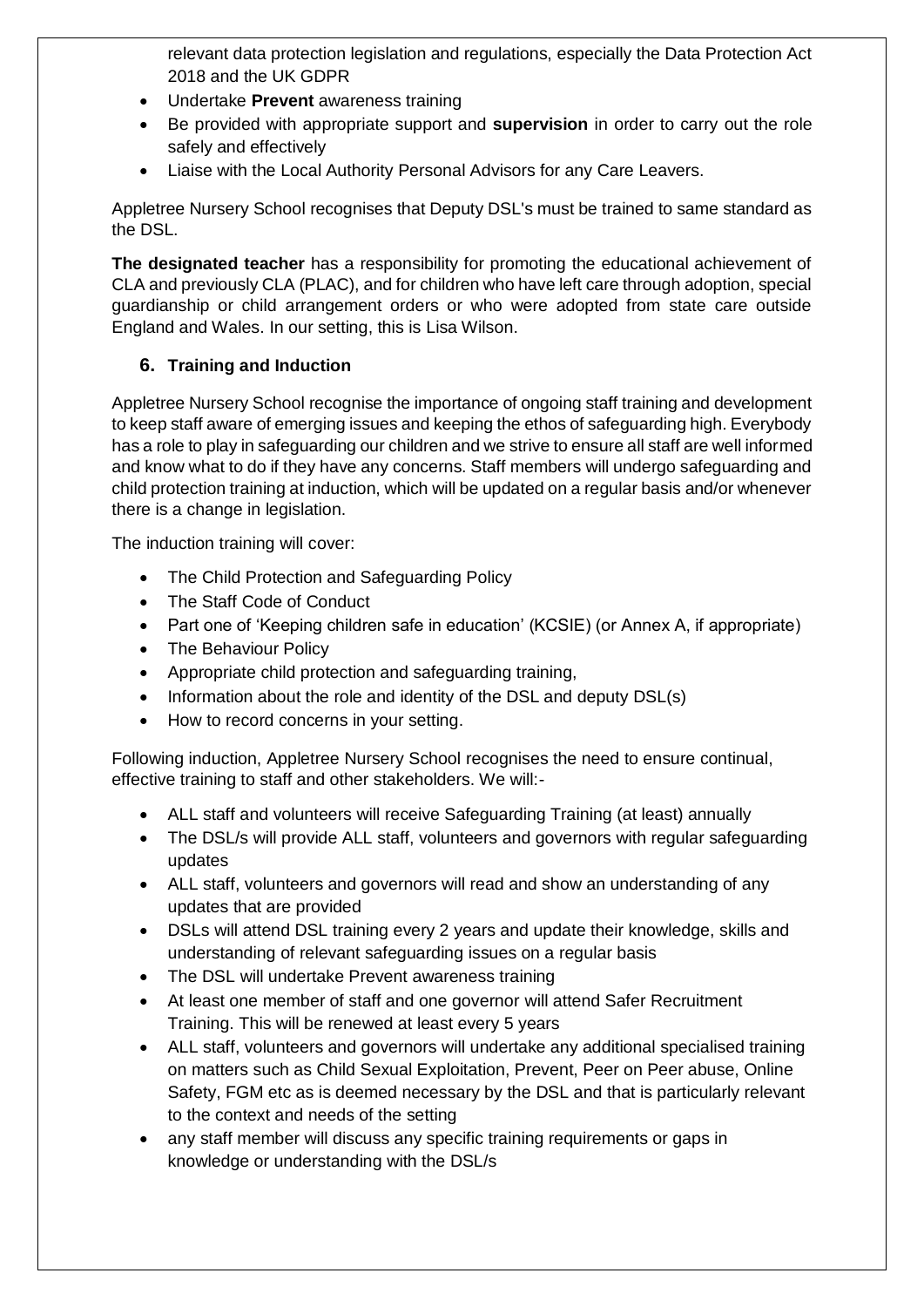- Staff will receive opportunities to contribute towards and inform the safeguarding arrangements in the school
- Detailed records will be held of staff safeguarding training and ensure that no training becomes out of date.

# **7. Multi-Agency Working**

The school contributes to multi-agency working as part of its statutory duty. The school is aware of and will follow the local safeguarding arrangements. Further details on [www.lancashiresafeguarding.org.uk](http://www.lancashiresafeguarding.org.uk/)

The school will be fully engaged, involved, and share information with local safeguarding arrangements. Once the school is named as a relevant agency by local safeguarding partners, it will follow its statutory duty to cooperate with the published arrangements in the same way as other relevant agencies.

The school will work with Children & Family Well – Being Team, CSC, the Police, Health services and other relevant partners and agencies for the benefit of families and children ensuring contribution to multi-agency plans to provide additional support.

Where a need for early help is identified, the school will allow access for CSC from the host LA and, where appropriate, a placing LA, for that LA to conduct (or consider whether to conduct) a section 17 or 47 assessment.

Appletree Nursery School also recognises the particular importance of inter-agency working in identifying and preventing CSE and CCE.

#### **Information sharing**

The school recognises the importance of proactive information sharing between professionals and local agencies in order to effectively meet pupils' needs and identify any need for early help.

Considering the above, staff will be aware that whilst the UK GDPR and the Data Protection Act 2018 place a duty on schools to process personal information fairly and lawfully, they also allow for information to be stored and shared for safeguarding purposes – data protection regulations do not act as a barrier to sharing information where failure to do so would result in the pupil being placed at risk of harm.

**Staff members will ensure that fear of sharing information does not stand in the way of their responsibility to promote the welfare and safety of pupils.** If staff members are in doubt about sharing information, they will speak to the DSL or deputy DSL(s).

## **8. Early help**

Early help means providing support as soon as the need emerges, at any point in a child's life. Staff at Appletree Nursery School recognise that any professional can provide early help. .Any pupil or family may benefit from early help, but staff will be alert to the potential need specifically for early help for pupils who:

- Are disabled, have certain health conditions, or have specific additional needs
- Have SEND, regardless of whether they have a statutory EHC plan
- Have mental health needs
- Are young carers.
- Show signs of being drawn into anti-social or criminal behaviour, including gang involvement and association with organised crime groups or county lines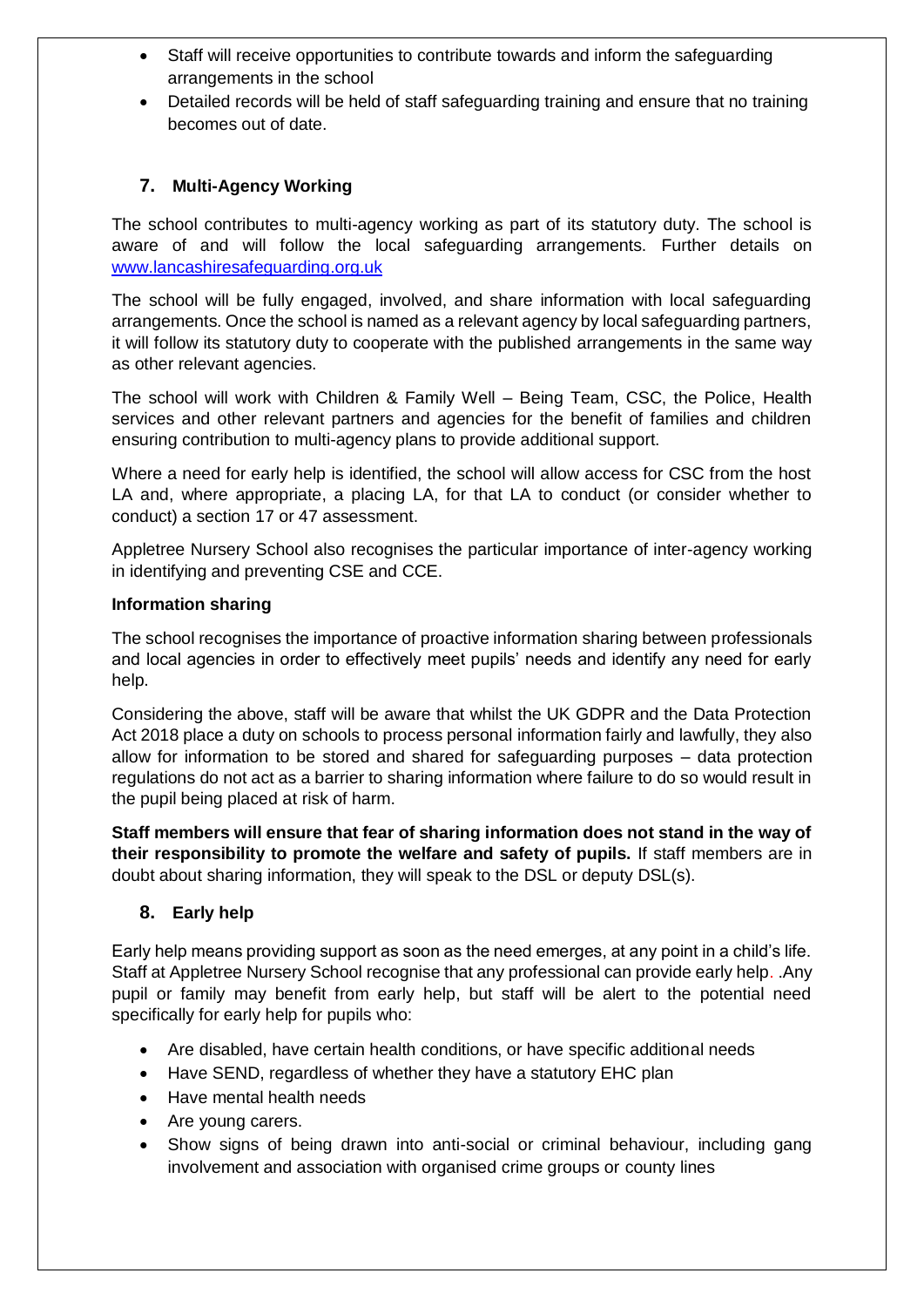- Are frequently missing or going missing from care or from home
- Are at risk of modern slavery, trafficking, or sexual or criminal exploitation
- Are at risk of being radicalised
- Is misusing drugs or alcohol
- Have family members in prison, or are affected by parental offending
- Are in a family circumstance presenting challenges for them, such as drug and alcohol misuse, adult mental health problems, or domestic abuse
- Misuse drugs or alcohol.
- Have returned home to their family from care
- Are at risk of HBA, such as FGM or forced marriage.
- Are privately fostered.
- Are persistently absent from education, including persistent absences for part of the school day
- Show any other early signs of abuse, neglect any other identified reason not listed above that requires extra support or intervention to improve outcomes for families and children.

The DSL or Deputy DSL will take the lead where early help is appropriate and consent has been gained. This includes liaising with other agencies and setting up an inter-agency assessment as appropriate. The local early help process will be followed as required to help provide the right, effective support at the right time.

Staff may be required to support other agencies and professionals in an early help assessment, in some cases acting as the lead practitioner. Any such cases will be kept under constant review assessing the impact of the support.

#### **We therefore ensure that:**

- All staff and volunteers can identify the risk factors that indicate a family or pupil may benefit from Early Help and can follow school procedures to share this with the DSL
- DSLs (or other appropriate school staff) –will undertake a Family Early Help Assessment, when appropriate, to identify what Early Help is required
- DSLs will signpost and refer to appropriate support agencies
- DSLs will lead on TAF meetings where is it appropriate for them to do so
- DSLs will follow the local safeguarding processes and refer to Children's Social Care where Early Help has not been successful in reducing risk and meeting unmet needs using **[Lancashire Continuum of Need and Thresholds Guidance](http://www.lancashiresafeguarding.org.uk/resources/assessment-and-referral.aspx)**

## **9. Abuse and neglect**

**Abuse** is defined as a form of maltreatment of a child which involves inflicting harm or failing to act to prevent harm. Children may be abused in a family, institutional or community setting by those known to them or by others, e.g. via the internet. Abuse can take place wholly online, or technology may be used to facilitate offline abuse. Children may be abused by one or multiple adults or other children.

**Physical abuse** is defined as a form of abuse which may involve actions such as hitting, shaking, throwing, poisoning, burning or scalding, drowning, suffocating, or otherwise causing physical harm to a child. Physical abuse can also be caused when a parent fabricates the symptoms of, or deliberately induces, illness in a child. Staff are aware of Female Genital Mutilation, a form of Physical abuse.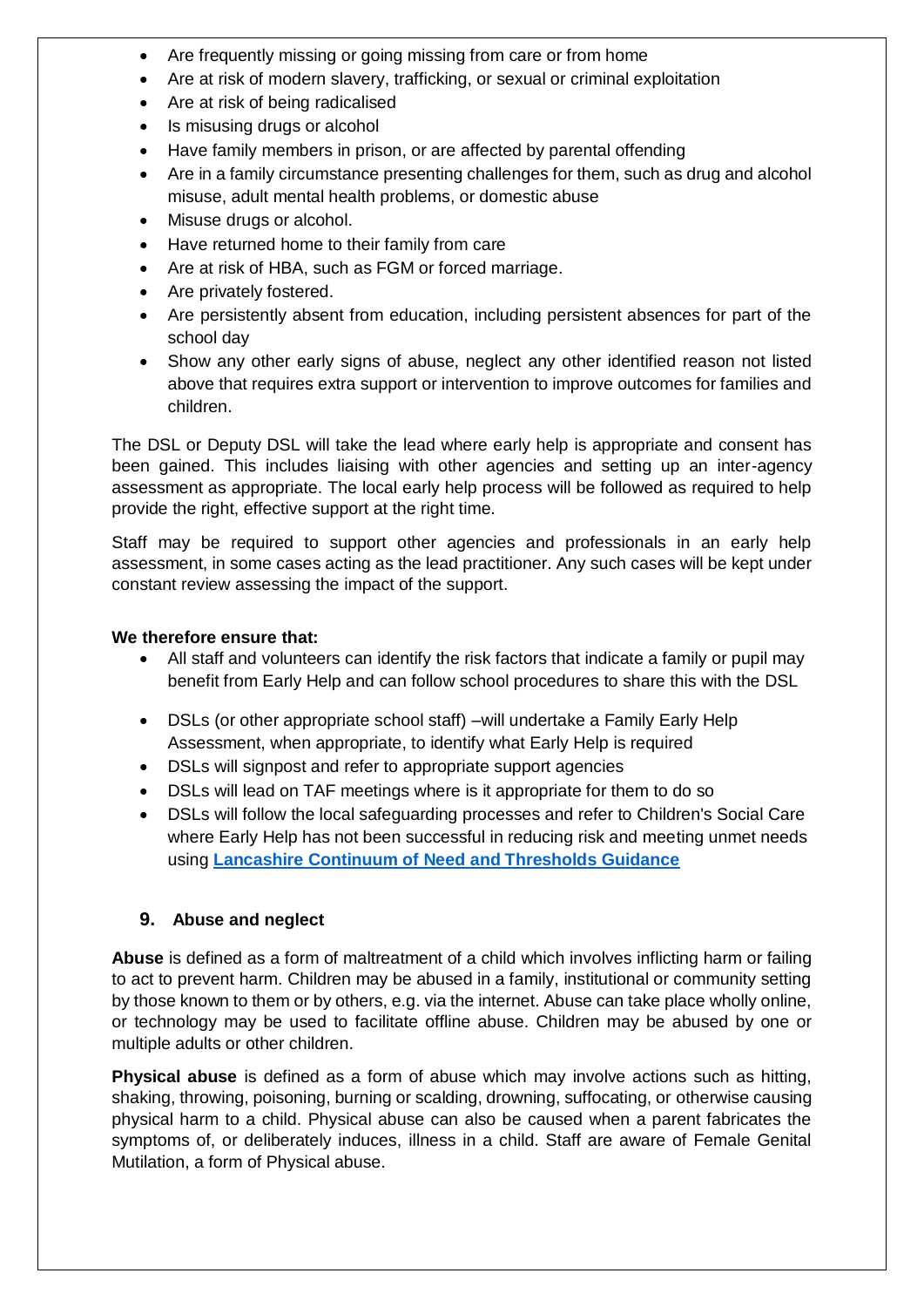**Emotional abuse** is defined as the persistent emotional maltreatment of a child such as to cause severe and adverse effects on the child's emotional development. This may involve conveying to a child that they are worthless, unloved, inadequate, or valued only insofar as they meet the needs of another person. It may include not giving the child the opportunities to express their views, deliberately silencing them, 'making fun' of what they say or how they communicate. It may feature age or developmentally inappropriate expectations being imposed on children, such as interactions that are beyond their developmental capability, overprotection and limitation of exploration and learning, or preventing the child from participating in normal social interaction. **It may involve seeing or hearing the ill-treatment of another.** It may involve serious bullying, including cyberbullying, causing the child to frequently feel frightened or in danger, or the exploitation or corruption of children. Some level of emotional abuse is involved in all types of maltreatment of a child, but it may also occur alone.

**Sexual abuse** is defined as abuse that involves forcing or enticing a child to take part in sexual activities, not necessarily involving violence, and regardless of whether the child is aware of what is happening. This may involve physical contact, including assault by penetration, or nonpenetrative acts, such as masturbation, kissing, rubbing, and touching outside of clothing. It may also include non-contact activities, such as involving children in looking at, or in the production of, sexual images, encouraging children to behave in sexually inappropriate ways, or grooming a child in preparation for abuse. Sexual abuse can be perpetrated by people of any gender and age.

**Neglect** is defined as the persistent failure to meet a child's basic physical and/or psychological needs, likely to result in serious impairment of a child's health or development. This may involve a parent or carer failing to provide a child with adequate food, clothing or shelter (including exclusion from home or abandonment); failing to protect a child from physical or emotional harm or danger; failing to ensure adequate supervision (including through the use of inappropriate caregivers); or failing to ensure access to appropriate medical care or treatment. It may also include neglect of, or unresponsiveness to, a child's basic emotional needs.

- All staff will be aware of the indicators of abuse and neglect and be vigilant and always raise concerns with the DSL. All staff, especially the DSL and deputy DSL(s), will be aware that safeguarding incidents and/or behaviours can be associated with contextual factors outside the school and/or can occur between children outside of these environments; this includes being aware that pupils can at risk of abuse or exploitation in situations outside their families (extra-familial harms.)
- All staff will be aware that technology is a significant component in many safeguarding and wellbeing issues, including online abuse, cyberbullying, radicalisation and the sharing of indecent images.
- ALL staff understand that children who perpetrate abuse or display harmful behaviour should be treated as victims first and foremost and supported in the same way a victim of abuse would be supported - Risk Assessments will be undertaken where a child's behaviour poses a risk to others, themselves or the environment.
- ALL staff and volunteers understand that there are specific and emerging ways in which children can be abused and are aware of these specific issues, reporting any concerns, in the appropriate manner to the DSL. Specific issues include (but are not limited to):

## **10.Domestic abuse**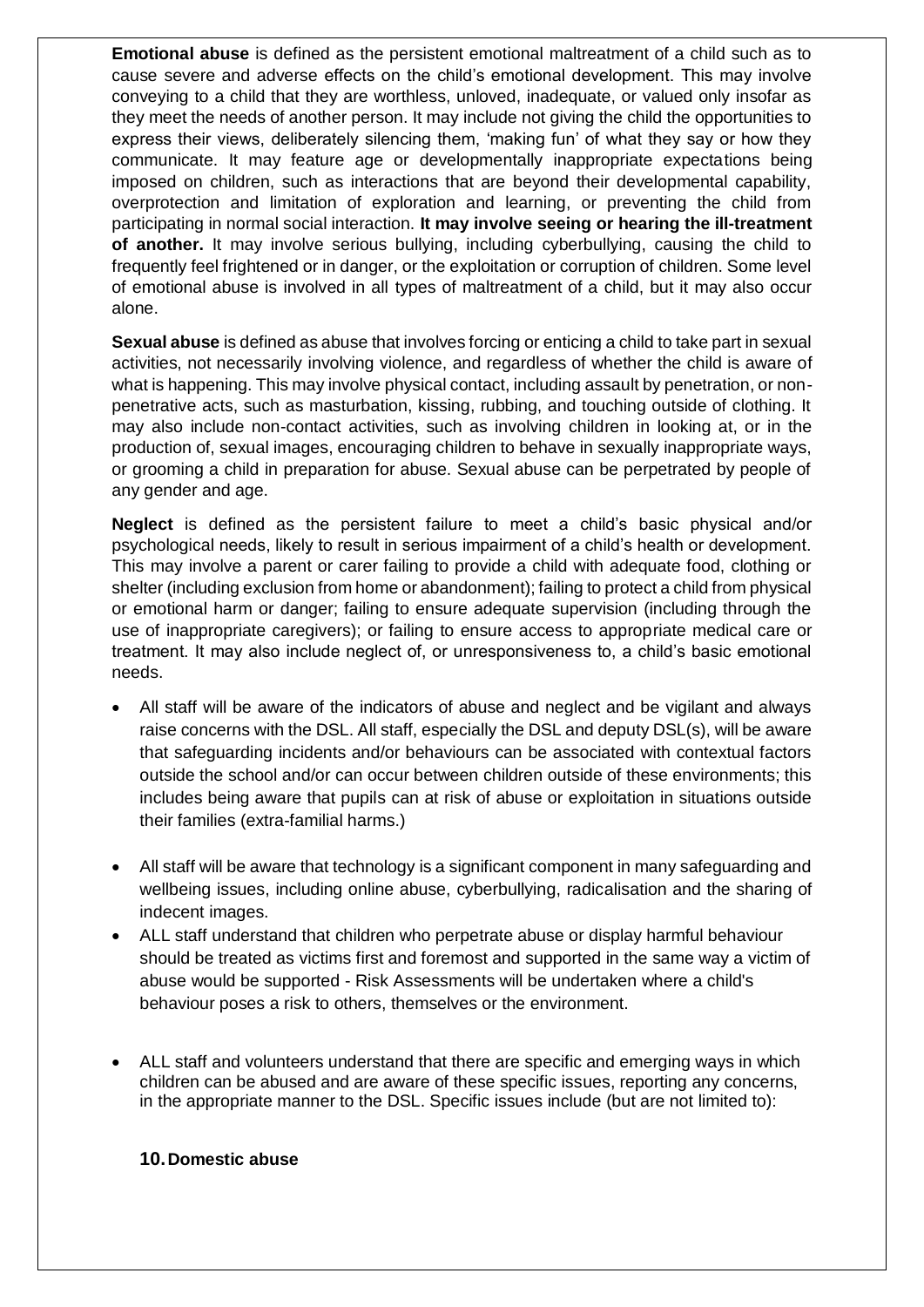In line with the Domestic Abuse Act 2021, **domestic abuse** is defined as abusive behaviour of a person towards another person where both are aged 16 or over and are personally connected. **Abusive behaviour** includes physical or sexual abuse, violent or threatening behaviour, controlling or coercive behaviour, economic abuse, psychological or emotional abuse, or another form of abuse.

The school will recognise the serious, long lasting emotional impact of domestic abuse on children, as victims in their own right, if they see, hear or experience the effects of domestic abuse. All staff will be aware of the signs of domestic abuse and follow the appropriate safeguarding procedures where concerns arise.

Appletree Nursery School has commitment to Operation Encompass and informing all stakeholders of the initiative. The lead person for Operation Encompass is Lucy Naylor. [www.operationencompass.org](http://www.operationencompass.org/)

## **11.Homelessness**

The DSL and deputy DSL(s) are aware of the contact details and referral routes into the Local Housing Authority so that concerns and support over homelessness can be raised as early as possible. Indicators that a family may be at risk of homelessness include:

- Household debt
- Rent arrears
- Domestic abuse
- Anti-social behaviour
- Any mention of a family moving home because "they have to" or frequent moves.

Referrals to the Local Housing Authority do not replace referrals to CSC where a child is being harmed or at risk of harm. For 16- and 17-year-olds, homelessness may not be family-based and referrals to CSC will be made as necessary where concerns are raised.

## **12.Children absent from school**

Staff will be aware a child being absent from school is a potential indicator of abuse or neglect and, as such, these pupils are particularly at risk of being victims of harm, sexual and criminal exploitation, forced marriage, female genital mutilation or radicalisation. Staff will monitor pupils that are absent from school, particularly on repeat occasions, and report them to the DSL following normal safeguarding procedures. School will carry out home visits on children whose attendance is a concern and discuss support with parents/ carers.

Where reasonably possible schools and colleges **will hold more than one emergency contact number for their pupils and students.**

## **13.Child criminal exploitation (CCE)**

**Child criminal exploitation** is defined as a form of abuse where an individual or group takes advantage of an imbalance of power to coerce, manipulate or deceive a child into taking part in criminal activity, for any of the following reasons:

- In exchange for something the victim needs or wants
- For the financial advantage or other advantage of the perpetrator or facilitator
- Through violence or the threat of violence (this could be online or through technology)

Specific forms of CCE can include:

• Being forced or manipulated into transporting drugs or money through county lines.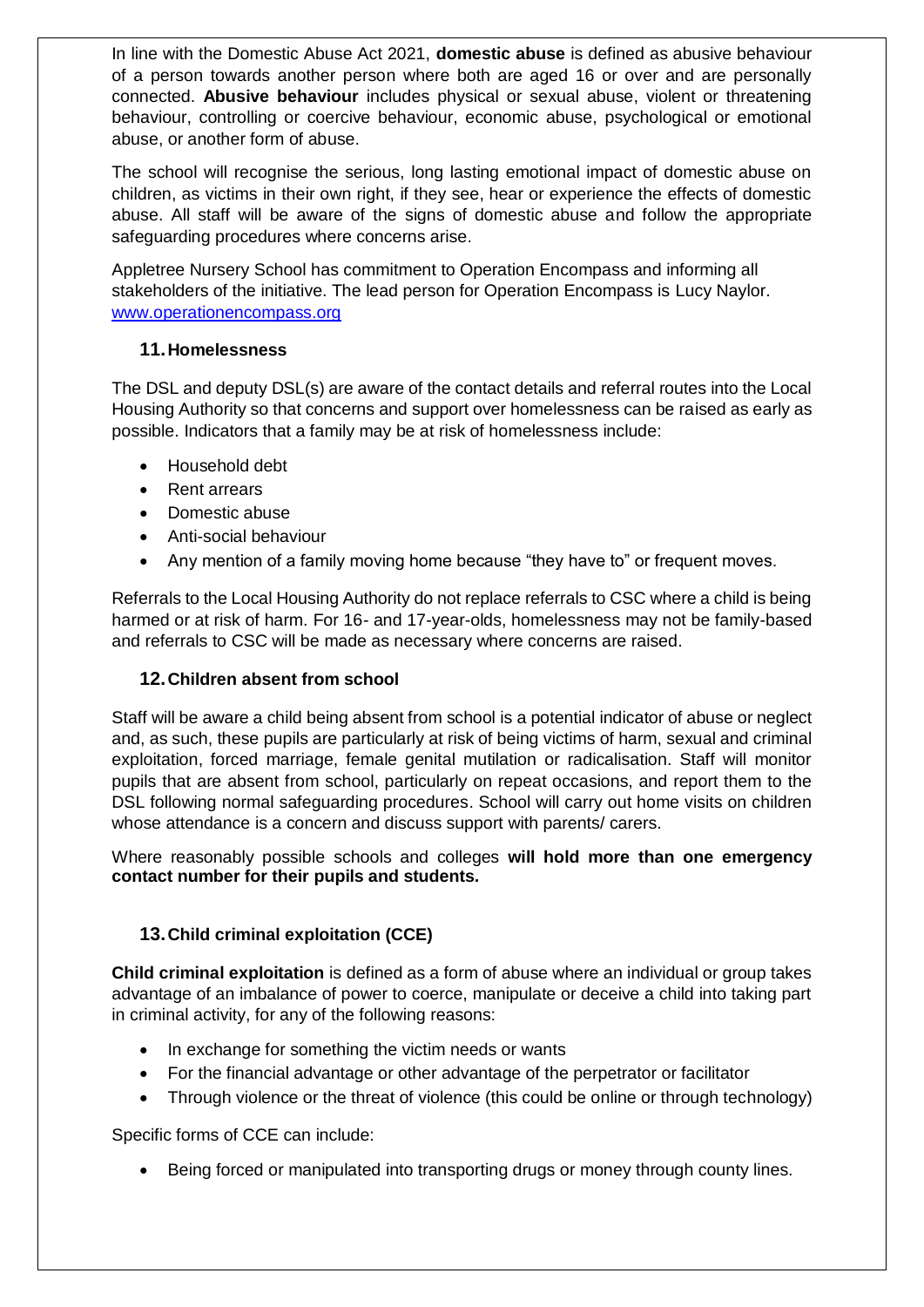- Working in cannabis factories.
- Shoplifting or pickpocketing.
- Committing vehicle crime.
- Committing, or threatening to commit, serious violence to others.

The school will recognise that pupils involved in CCE are victims themselves, regardless of whether they have committed crimes, and even if the criminal activity appears consensual. The school will also recognise that pupils of **any gender** are at risk of CCE.

School staff will be aware of the indicators that a pupil is the victim of CCE, including:

- Associating with other children involved in exploitation
- Suffering from changes in emotional wellbeing
- Misusing drugs or alcohol
- Going missing for periods of time or regularly coming home late
- Regularly missing school or education
- Appearing with unexplained gifts, money or new possessions.

Criminal exploitation of children can include **County Lines**. This is a geographically widespread form of harm that is a typical feature of county lines criminal activity: drug networks or criminal networks / gangs groom and exploit children and young people to carry drugs and money into one or more areas. Key to identifying potential involvement in county lines are missing episodes, when the victim may have been trafficked or the purpose of transporting drugs and a referral to the [National Referral Mechanism](https://www.gov.uk/government/publications/human-trafficking-victims-referral-and-assessment-forms/guidance-on-the-national-referral-mechanism-for-potential-adult-victims-of-modern-slavery-england-and-wales#what-the-national-referral-mechanism-is) should be considered in addition to normal safeguarding procedures.

As well as the general indicators for CCE, school staff will be aware of the specific indicators that a pupil may be involved in county lines, including:

- Going missing and subsequently being found in areas away from their home.
- Having been the victim or perpetrator of serious violence, e.g. knife crime.
- Receiving requests for drugs via a phone line, moving drugs, collecting money
- Being found in accommodation they have no connection
- Owing a 'debt bond' to their exploiters
- Having their bank account used to facilitate drug dealing.

#### **14.Child sexual exploitation (CSE)**

**Child sexual exploitation** is defined as a form of sexual abuse where an individual or group takes advantage of an imbalance of power to coerce, manipulate or deceive a child into sexual activity, for any of the following reasons:

- In exchange for something the victim needs or wants
- For the financial advantage, increased status or other advantage of the perpetrator or facilitator
- Through violence or the threat of violence, this could be online or through technology.

The school will recognise that CSE can occur over time or be a one-off occurrence, and may happen without the pupil's immediate knowledge, e.g. through others sharing videos or images of them on social media. The school will recognise that CSE can affect any pupil who has been coerced into engaging in sexual activities, even if the activity appears consensual; this includes pupils aged 16 and above who can legally consent to sexual activity. The school will also recognise that pupils may not realise they are being exploited and they believe they are in a genuine romantic relationship.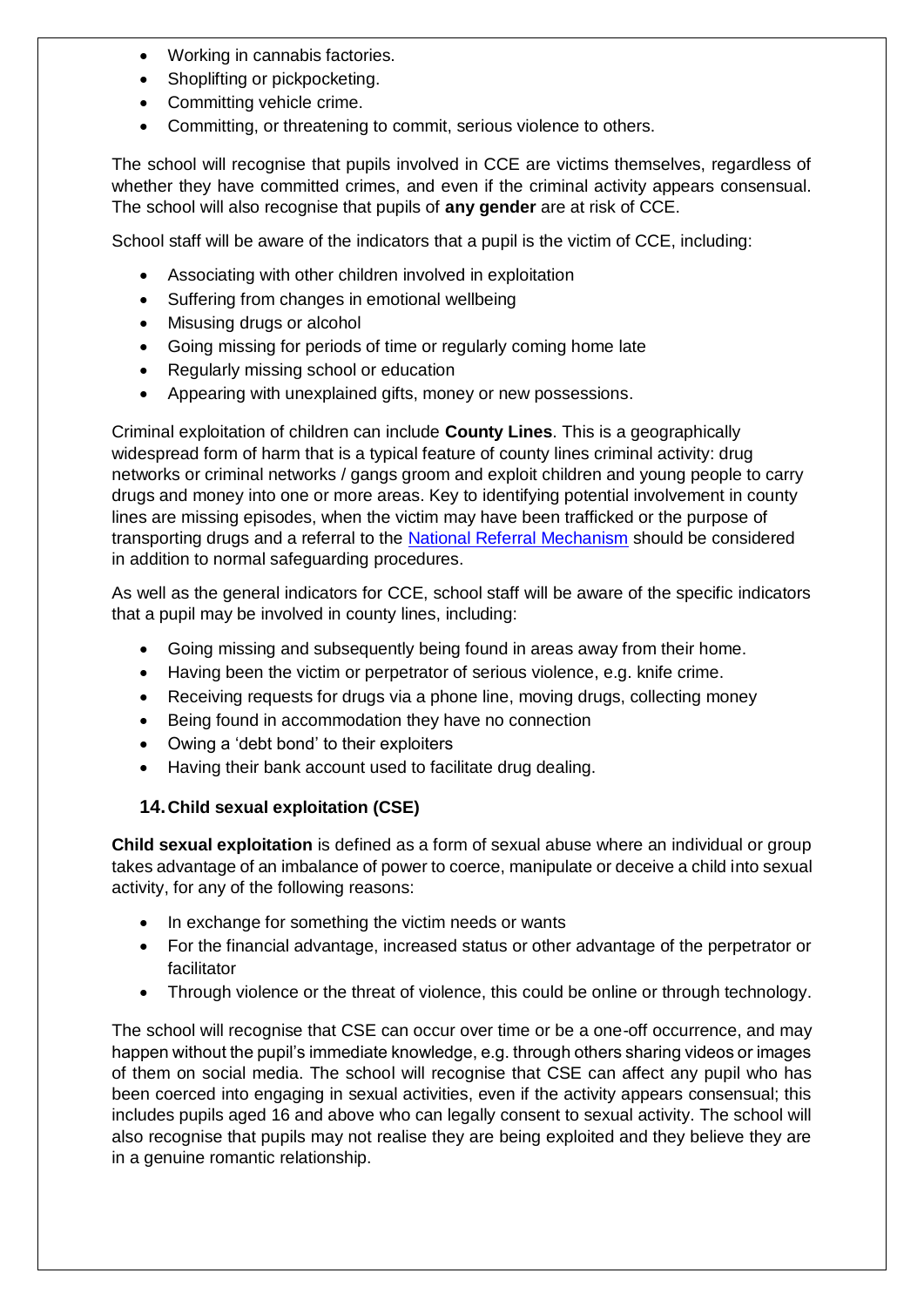School staff will be aware of the key indicators that a pupil is the victim of CSE, including:

- Appearing with unexplained gifts, money or new possessions.
- Associating with other children involved in exploitation.
- Suffering from changes in emotional wellbeing.
- Misusing drugs or alcohol.
- Going missing for periods of time or regularly coming home late.
- Regularly missing school or education or not taking part.
- Having older boyfriends or girlfriends.
- Suffering from sexually transmitted infections.
- Displaying sexual behaviours beyond expected sexual development.
- Becoming pregnant.

Where CSE, or the risk of it, is suspected, staff will discuss the case with the DSL. If after discussion a concern remains, local safeguarding procedures will be triggered.

## **15.Modern slavery**

**Modern slavery** encompasses human trafficking and slavery, servitude, and forced or compulsory labour. This can include CCE, CSE, and other forms of exploitation.

All staff will be aware of and alert to the signs that a pupil may be the victim of modern slavery. Staff will also be aware of the support available to victims of modern slavery and how to refer them to the National Referral Mechanism. (From The Modern Slavery Act 2015, Section 52) The public authority (including schools) bears this obligation where it has 'reasonable grounds to believe that a person may be a victim of slavery or human trafficking':

## **16. FGM**

**FGM** is defined as all procedures involving the partial or total removal of the external female genitalia or other injury to the female genital organs. FGM is illegal in the UK and a form of child abuse with long-lasting harmful consequences.

All staff will be alert to the possibility of a pupil being at risk of FGM, or already having suffered FGM. If staff are worried about someone who is at risk of FGM or who has been a victim of FGM, they are required to share this information with CSC and/or the police. The school's procedures relating to managing cases of FGM and protecting pupils will reflect multi-agency working arrangements.

As outlined in Section 5B of the Female Genital Mutilation Act 2003 (as inserted by section 74 of the Serious Crime Act 2015), teachers are **legally required** to report to the police any discovery, whether through disclosure by the victim or visual evidence, of FGM on a pupil under the age of 18. Teachers failing to report such cases may face disciplinary action. Teachers will not examine pupils, and so it is rare that they will see any visual evidence, but they must personally report to the police where an act of FGM appears to have been carried out. Unless the teacher has a good reason not to, they should also consider and discuss any such case with the DSL and involve CSC as appropriate. **NB:** This does not apply to any suspected or at-risk cases, nor if the individual is over the age of 18. In such cases, local safeguarding procedures will be followed.

All staff will be aware of the indicators that pupils may be at risk of FGM. While some individual indicators they may not indicate risk, the presence of two or more indicators could signal a risk to the pupil. It is important to note that the pupil may not yet be aware of the practice or that it may be conducted on them, so staff will be sensitive when broaching the subject.

Indicators that a pupil may be at heightened risk of undergoing FGM include: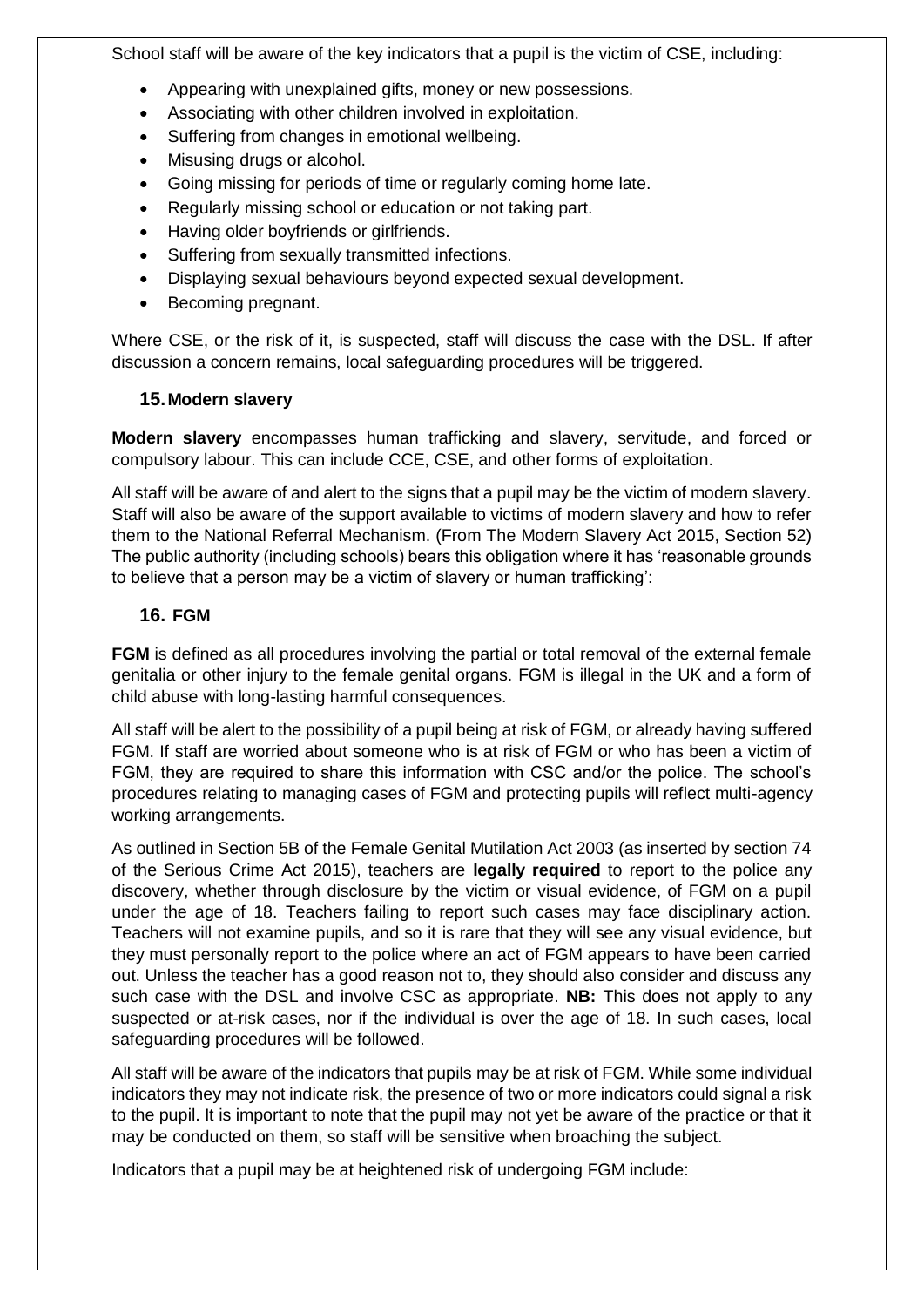- The socio-economic position of the family and their level of integration into UK society
- The pupil coming from a community known to adopt FGM
- Any girl with a mother or sister who has been subjected to FGM
- Any girl withdrawn from PSHE
- Travel abroad or a long holiday with relatives to a country known to practise FSM.

FGM is included in the definition of **honour-based' abuse (HBA)** which involves crimes that have been committed to defend the honour of the family and/or community. All forms of HBA are forms of abuse and will be treated and escalated as such. Staff will be alert to the signs of HBA, including concerns that a child is at risk of HBA, or has already suffered from HBA, and will consult with the DSL who will activate local safeguarding procedures if concerns arise.

#### **17.Forced marriage**

**Forced marriage** is defined as a marriage that is entered into without the full and free consent of one or both parties, and where violence, threats or any other form of coercion is used to cause a person to enter into the marriage. Threats can be physical, emotional, or psychological. A lack of full and free consent can be where a person does not consent or where they cannot consent, e.g. due to some forms of SEND. Forced marriage is a crime in the UK and a form of HBA.

Staff who have any concerns regarding a pupil who may have undergone, is currently undergoing, or is at risk of forced marriage will speak to the DSL and local safeguarding procedures will be followed – this could include referral to CSC, the police or the Forced Marriage Unit

#### **18. Extremism & Radicalisation**

**Extremism** refers to the vocal or active opposition to fundamental British values, including democracy, the rule of law, individual liberty, and the mutual respect and tolerance of different faiths and beliefs. Extremism also includes calling for the death of members of the armed forces. **Radicalisation** refers to the process by which a person comes to support terrorism and extremist ideologies associated with terrorist groups.

**Terrorism** refers to an action that endangers or causes serious violence to a person or people, serious damage to property, or seriously interferes with or disrupts an electronic system. The use or threat of these actions must be designed to influence the government or intimidate the public, and be made for the purpose of advancing a political, religious or ideological cause.

Protecting pupils from the risk of radicalisation is part of the school's wider safeguarding duties. The school will actively assess the risk of pupils being radicalised and drawn into extremism and/or terrorism. Staff will be alert to changes in pupils' behaviour which could indicate that they may need help or protection. Staff will use their professional judgement to identify pupils who may be at risk of radicalisation and act appropriately, which may include contacting the DSL or making a Prevent referral. The school will work with local safeguarding arrangements as appropriate.

The school will ensure that they engage with parents and families, as they are in a key position to spot signs of radicalisation. In doing so, the school will assist and advise family members who raise concerns and provide information for support mechanisms. Any concerns over radicalisation will be discussed with the pupil's parents, unless the school has reason to believe that the child would be placed at risk as a result.

The DSL will undertake Prevent awareness training to be able to provide advice and support to other staff on how to protect pupils against the risk of radicalisation. The DSL will hold formal training sessions with all members of staff to ensure they are aware of the risk indicators and their duties regarding preventing radicalisation.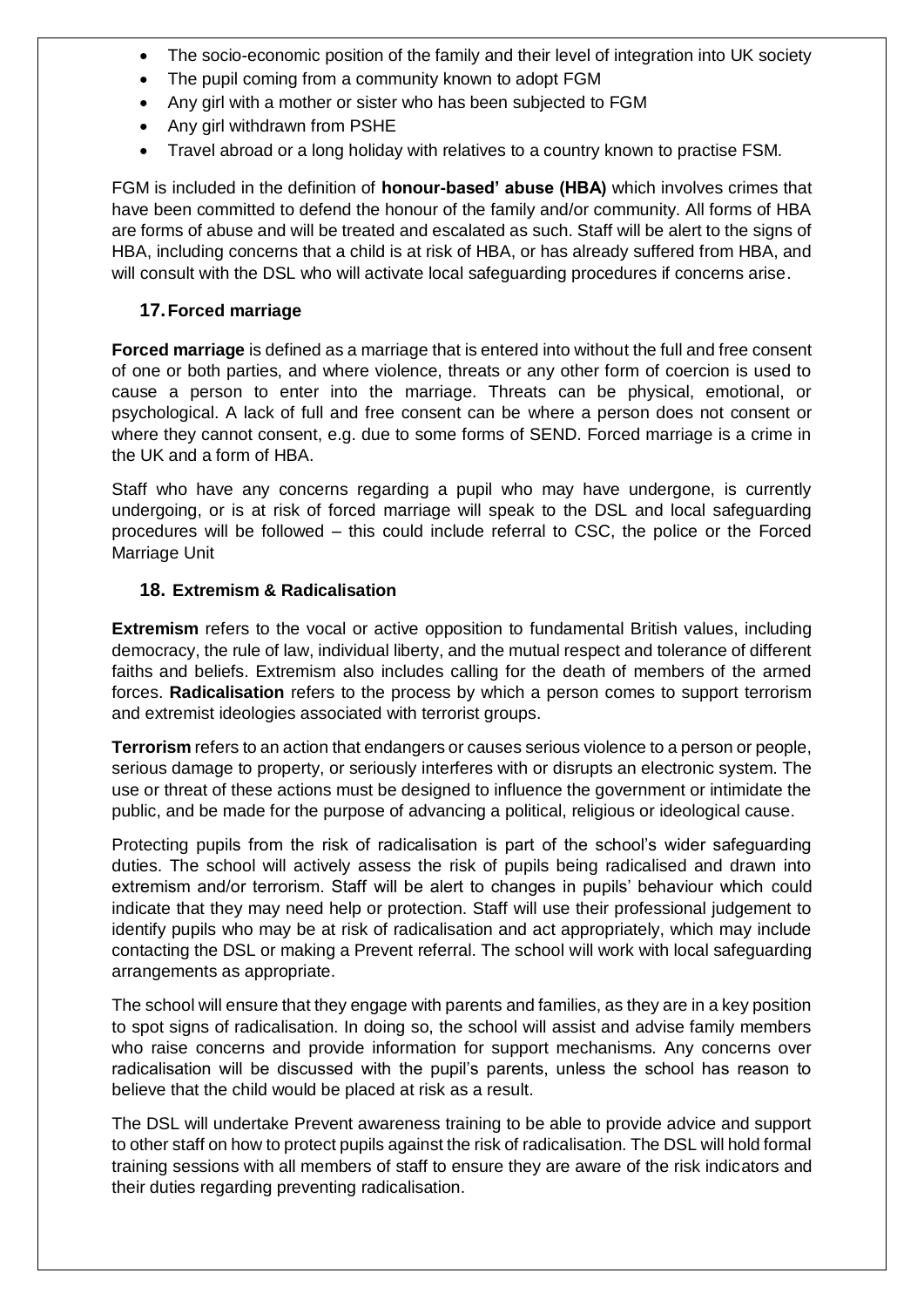The Online Safety Policy will ensure the safety of children by ensuring they cannot access terrorist and extremist material when using the internet and that suitable filtering software is in place

• DSLs understand when it is appropriate to make a referral to the Channel Panel and are aware of how to do so.



#### **The Prevent duty**

Under section 26 of the Counter-Terrorism and Security Act 2015, all schools are subject to a duty to have "due regard to the need to prevent people from being drawn into terrorism", known as **the Prevent duty,** forming part of the school's wider safeguarding obligations.

The school's procedures for carrying out the Prevent duty, including how it will engage and implement the Channel programme, are outlined in the Prevent Duty Policy.

Appletree Nursery School will ensure that ALL Staff, Governors and volunteers are informed and have 'due regard to the need to prevent people from being drawn into terrorism', known as the 'Prevent Duty.'

| <b>Prevent Lead</b>            | Lucy Naylor  |
|--------------------------------|--------------|
| <b>Prevent Governor Lead</b>   | Eleanor Hick |
| <b>Prevent Curriculum Lead</b> | Lisa Wilson  |

## **19.Private fostering**

Where a period of UK homestay lasts 28 days or more for a child aged under 16, or under 18 for a child with SEND, this may amount to private fostering under the Children Act 1989. Where the school becomes aware of a pupil being privately fostered, they will notify the LA as soon as possible to allow the LA to conduct any necessary checks.

## **20.Pupils with family members in prison**

Pupils with a family member in prison will be offered pastoral support as necessary. They will receive a copy of ['Are you a young person with a family member in prison?'](https://www.nicco.org.uk/directory-of-resources) from Action for Prisoners' Families where appropriate and allowed the opportunity to discuss questions and concerns.

#### **21.Peer-on-peer abuse including sexualised abuse**

**Peer-on-peer abuse** is defined as abuse between children.

**Appletree Nursery School** has a **zero-tolerance approach to abuse**, including peer-onpeer abuse.

Appletree Nursery School will refer to specific guidance in Keeping Children Safe in Education Part five: Child on Child Sexual Violence and Sexual Harassment and Lancashire Procedures. [5.31 Peer Abuse \(proceduresonline.com\)](https://panlancashirescb.proceduresonline.com/chapters/p_peer_abuse.html)

All staff will be aware that peer-on-peer abuse can occur between pupils of any age and gender, both inside and outside of school, as well as online. All staff will be aware of the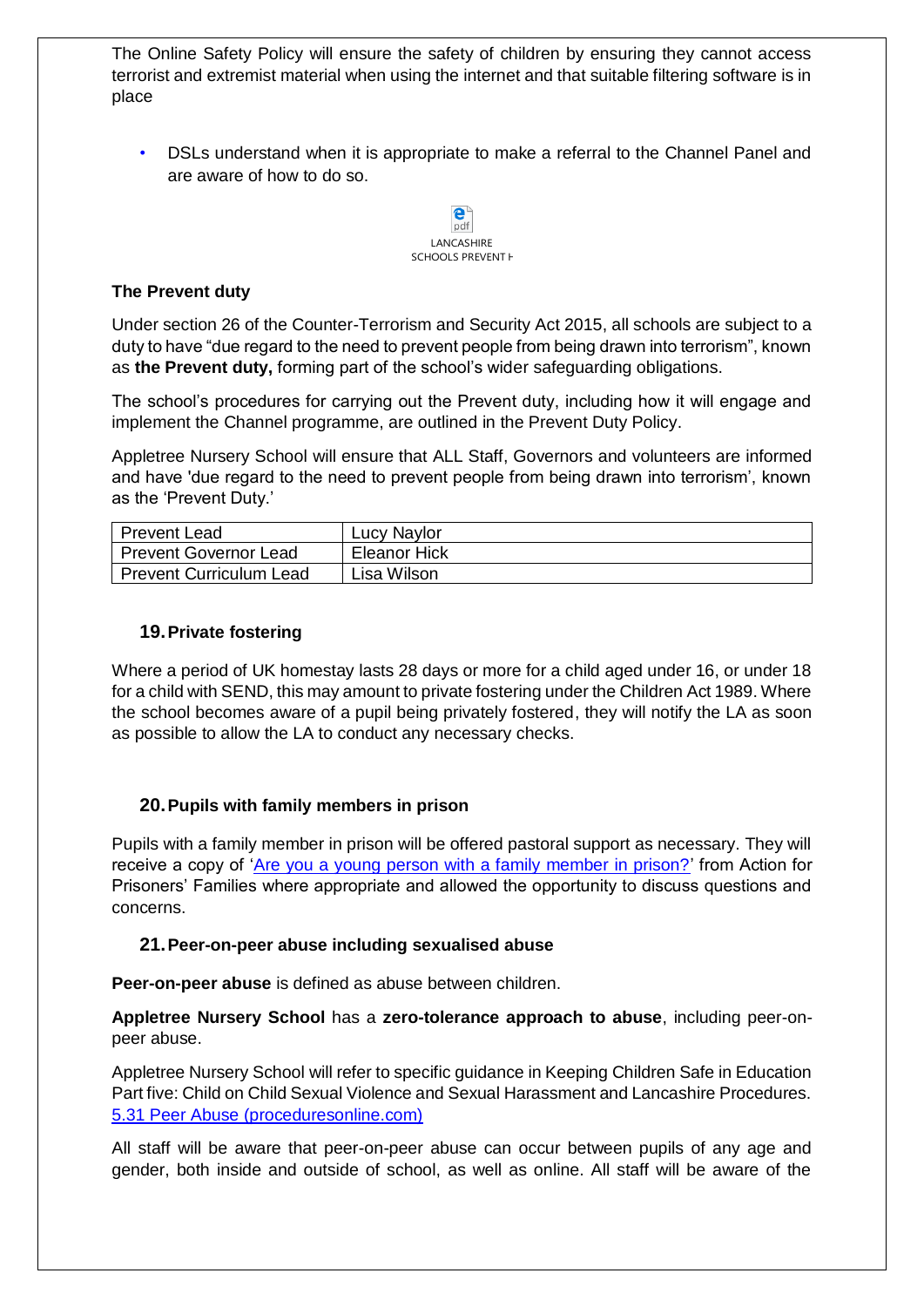indicators of peer-on-peer abuse, how to identify it, and how to respond to reports. All staff will also recognise that even if no cases have been reported, this is not an indicator that peer-onpeer abuse is not occurring. All staff will speak to the DSL if they have any concerns about peer-on-peer abuse.

All staff will understand the importance of challenge inappropriate behaviour between peers, and will not tolerate abuse as "banter" or "part of growing up".

Peer-on-peer abuse can be manifested in many different ways, including:

- Bullying, including cyberbullying and prejudice-based or discriminatory bullying.
- Abuse in intimate personal relationships between peers.
- Physical abuse this may include an online element which facilitates, threatens and/or encourages physical abuse.
- Sexual violence this may include an online element which facilitates, threatens and/or encourages sexual violence.
- Sexual harassment, including online sexual harassment, which may be standalone or part of a broader pattern of abuse.
- Causing someone to engage in sexual activity without consent.
- The consensual and non-consensual sharing of nude and semi-nude images and/or videos.
- Upskirting.
- Initiation- and hazing-type violence and rituals, which can include activities involving harassment, abuse or humiliation used as a way of initiating a person into a group, and may also include an online element.

All staff will be clear as to the school's policy and procedures regarding peer-on-peer abuse and the role they have to play in preventing it and responding where they believe a child may be at risk from it.

All staff will be made aware of the heightened vulnerability of pupils with SEND, who evidence suggests are more likely to be abused than their peers. Staff will not assume that possible indicators of abuse relate to the pupil's SEND and will always explore indicators further.

All staff will be made aware of the heightened vulnerability of LGBTQ+ pupils, who evidence suggests are also more likely to be targeted by their peers. In some cases, pupils who are perceived to be LGBTQ+, regardless of whether they are LGBTQ+, can be just as vulnerable to abuse as LGBTQ+ pupils. The school's response to sexual violence and sexual harassment between pupils of the same sex will be equally as robust as it is for incidents between children of the opposite sex.

Pupils will be made aware of how to raise concerns or make a report and how any reports will be handled. This includes the process for reporting concerns about friends or peers. Pupils will also be reassured that they will be taken seriously, be supported, and kept safe.

The school's procedures for managing allegations of peer-on-peer abuse are outlined in the School Behaviour Policy.

Appletree Nursery School and Lucy Naylor, DSL will consider:

- the wishes of the victim in terms of how they want to proceed
- the nature of the alleged incident
- the ages of the children involved
- the development stages of the children involved
- any power imbalance between the children
- is the incident a one-off or a sustained pattern of abuse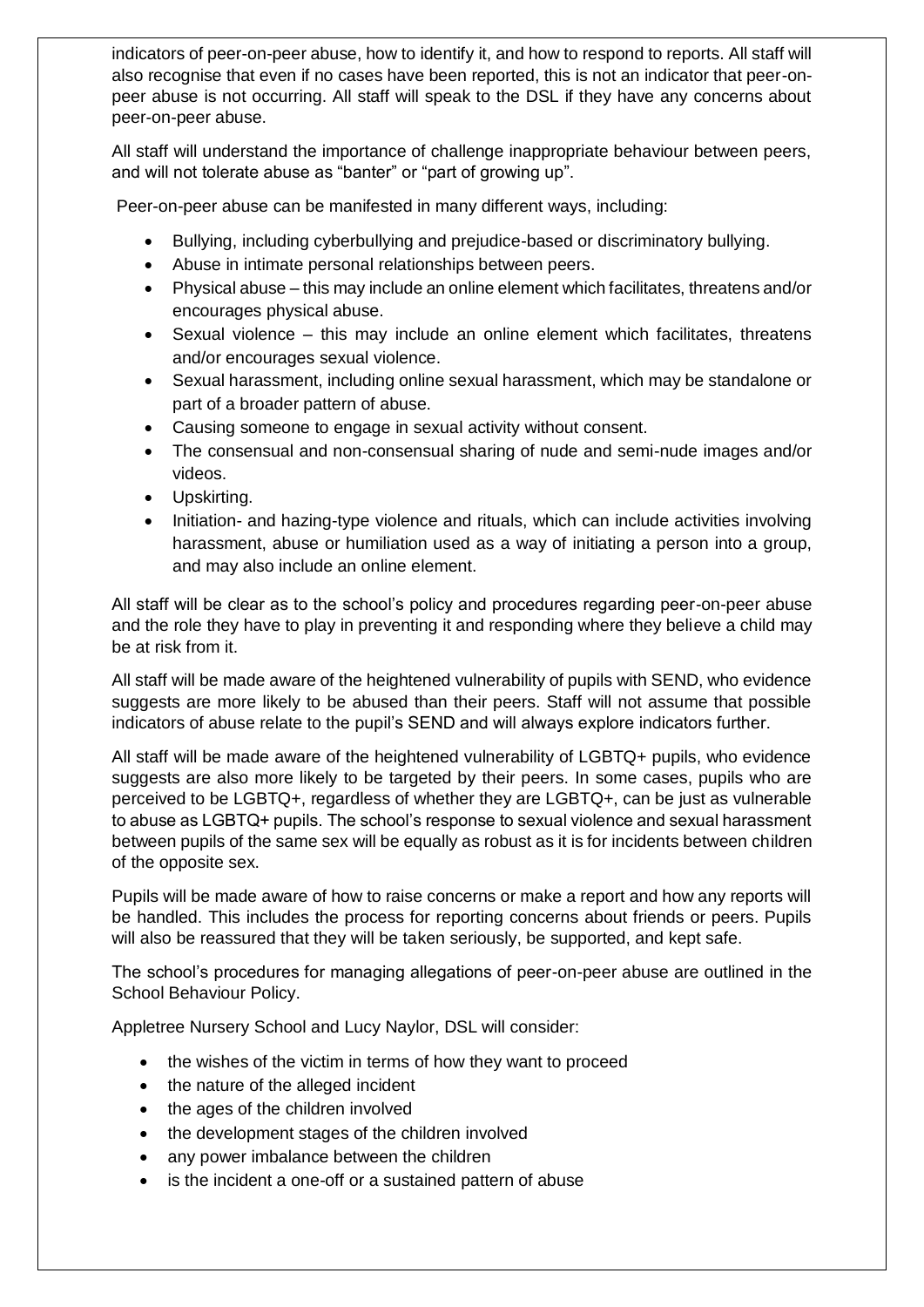- are there ongoing risks to the victim, other children, school or college staff
- contextual safeguarding issues.
- **Following a report of sexual violence, the designated safeguarding lead (or deputy) will make an immediate risk and needs assessment, considering**:
- the victim
- the alleged perpetrator
- all other children (and if appropriate adult students and staff).
- Risk assessments will be recorded and kept under review as a minimum termly.

Examples of risk Assessments and Guidance below:

| เcashire Education | Lancashire Risk |
|--------------------|-----------------|

Lan Risk Management PlaManagement Plans -

#### **22.Serious violence**

Through training, all staff will be made aware of the indicators which may signal a pupil is at risk from, or is involved with, serious violent crime. These indicators include, but are not limited to:

- Increased absence from school.
- A change in friendships.
- Relationships with older individuals or groups.
- A significant decline in academic performance.
- Signs of self-harm.
- A significant change in wellbeing.
- Signs of assault.
- Unexplained injuries.
- Unexplained gifts or new possessions.

Staff will be made aware of some of the most significant risk factors that could increase a pupil's vulnerability to becoming involved in serious violence. These risk factors include, but are not limited to:

- Being male.
- Having been frequently absent from school.
- Having been permanently excluded from school.
- Having experienced child maltreatment or trauma.
- Having been involved in offending, such as theft or robbery.

Staff members who suspect a pupil may be vulnerable to, or involved in, serious violent crime will immediately report their concerns to the DSL.

#### **23.Online safety and personal electronic devices**

Appletree Nursery School will adhere to the Online Safety Policy at all times and is committed to keeping children safe online.

As part of a broad and balanced curriculum, all pupils will be made aware of online risks and taught how to stay safe online.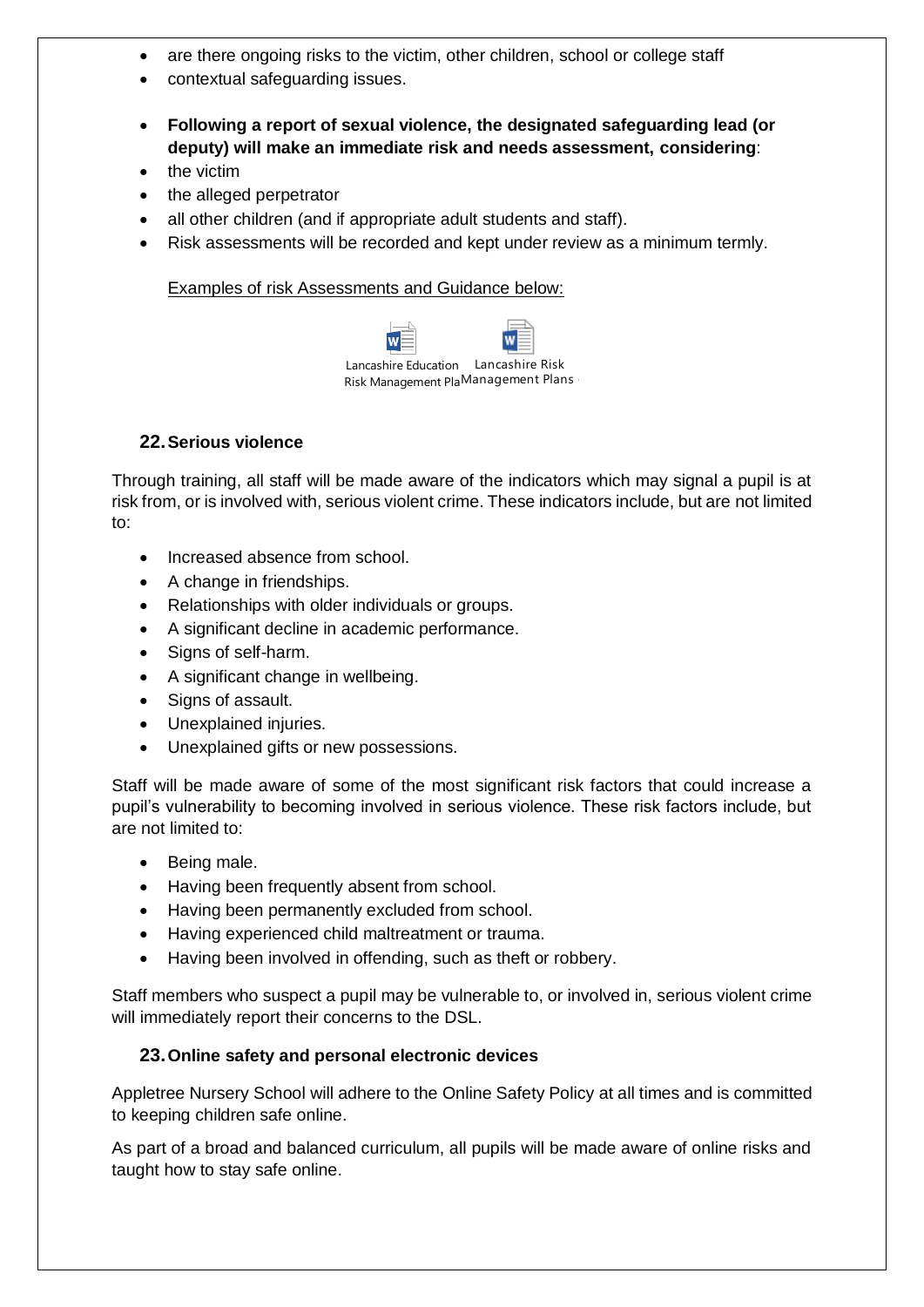The school will ensure that suitable filtering systems are in place on ICT equipment to prevent children accessing inappropriate material. This system will be monitored and reviewed with any inappropriate behaviours or searches being followed up appropriately.

Further information regarding the school's approach to online safety can be found in the Online Safety Policy.

• When school become aware of an online safety issue that has occurred outside of school, it is managed in accordance with the school Online Safety Policy

## **Personal electronic devices**

The use of personal electronic devices, including mobile phones and cameras, by staff and pupils is closely monitored by the school, in accordance with the Staff Code of Conduct.

Where photographs and videos will involve pupils who are CLA, adopted pupils, or pupils for whom there are security concerns, the headteacher will liaise with the DSL to determine the steps involved. The DSL will, in known cases of pupils who are CLA or who have been adopted, liaise with the pupils' social workers, carers or adoptive parents to assess the needs and risks associated with the pupils.

Staff will report any concerns about pupils' or other staff members' use of personal electronic devices to the DSL, following the appropriate procedures. insert Appletree Nursery School] is committed to keeping pupils safe by ensuring that electronic devices such as cameras, phones and tablets are used in an appropriate manner.

School will therefore ensure that:

• parental consent is obtained to take and use photographs and/or videos of children, for use in school, to market the school or to share on social media / internet

• staff, visitors, volunteers and students do not use their own mobile phones or devices to take or record any images of children.

#### **Upskirting**

Under the Voyeurism (Offences) Act 2019, it is an offence to operate equipment for the purpose of upskirting. **"Operating equipment"** includes enabling, or securing, activation by another person without that person's knowledge, e.g. a motion-activated camera.

Upskirting will not be tolerated by the school. Any incidents of upskirting will be reported to the DSL, who will then decide on the next steps to take, which may include police involvement.

## **24.Sexting and the sharing of indecent images**

Sexting is defined as the production and/or sharing of sexual photos and videos of and by young people who are under the age of 18. (UKCCIS, 2016), It includes nude or nearly nude images and/or sexual acts. It is also referred to as 'youth produced sexual imagery'. 'Sexting' does not include the sharing of sexual photos and videos of under-18 year olds with or by adults. This is a form of child sexual abuse and must be referred to the police.

The school will ensure that staff are aware to treat the sharing of indecent images, including through sexting, as a safeguarding concern.

Staff will receive appropriate training regarding child sexual development and will understand the difference between sexual behaviour that is considered normal and expected for the age of the pupil, and sexual behaviour that is inappropriate and harmful. Staff will receive appropriate training around how to deal with instances of sexting in the school community,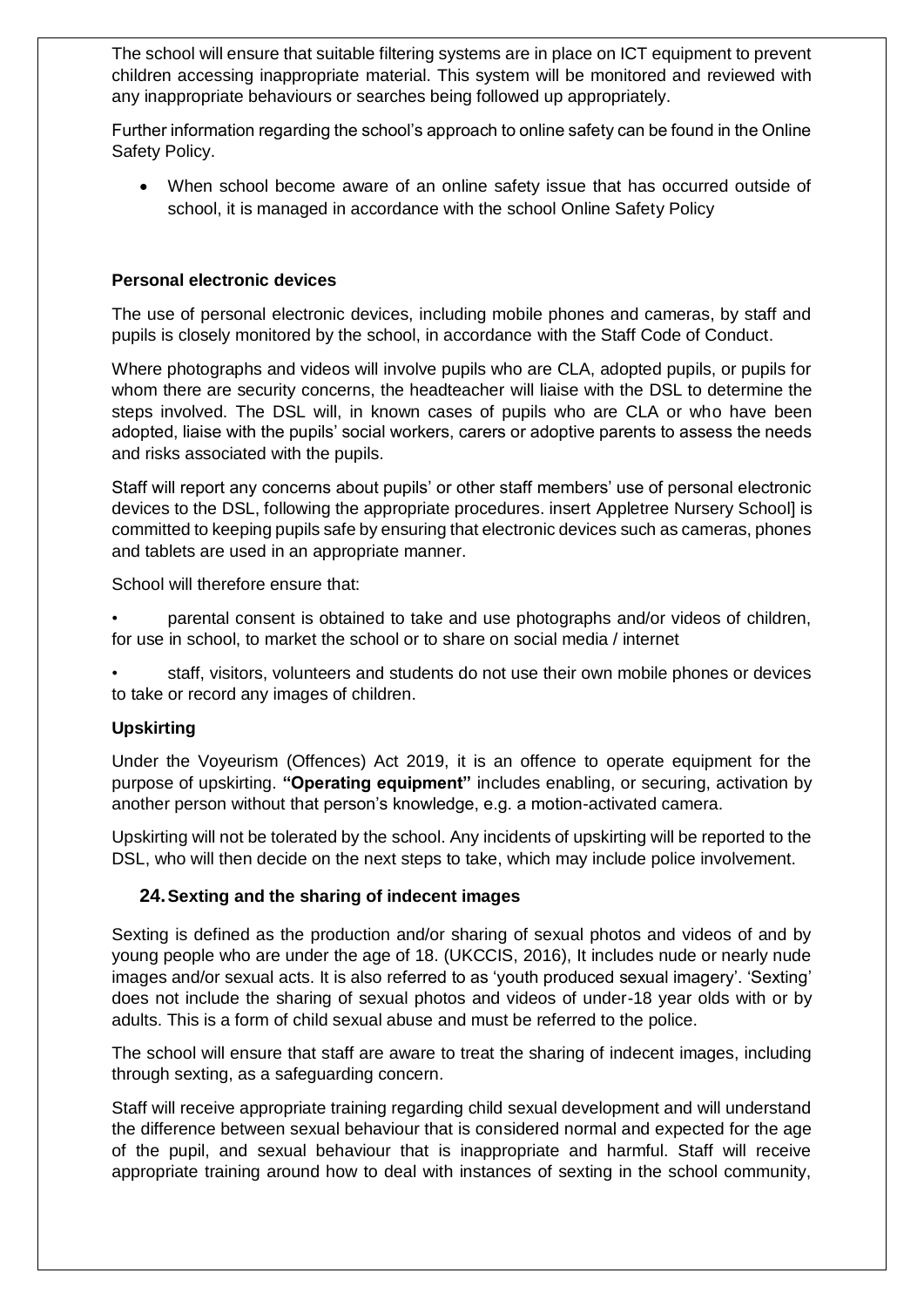including understanding motivations, assessing risks posed to pupils depicted in the images, and how and when to report instances of sexting.

Staff will be aware that creating, possessing, and distributing indecent imagery of children is a criminal offence, regardless of whether the imagery is created, possessed, and distributed by the individual depicted; however, staff will ensure that pupils are not unnecessarily criminalised.

Where a member of staff becomes aware of an incidence of sexting that involves indecent images of a pupil, they will refer this to the DSL as soon as possible. Where a pupil confides in a staff member about the circulation of indecent imagery, depicting them or someone else, the staff member will:

- Refrain from viewing, copy, printing, sharing, storing or saving the imagery.
- Tell the DSL immediately if they accidentally view an indecent image and seek support.
- Explain to the pupil that the incident will need to be reported.
- Respond positively to the pupil without blaming or shaming anyone involved, and reassuring them that they can receive support from the DSL.
- Report the incident to the DSL.

The DSL will attempt to understand what the image contains **without viewing it** and the context surrounding its creation and distribution – they will categorise the incident into one of two categories:

- **Aggravated:** incidents which involve additional or abusive elements beyond the creation and distribution of indecent images of pupils, including where there is an adult involved, where there is an intent to harm the pupil depicted, or where the images are used recklessly.
- **Experimental:** incidents involving the creation and distribution of indecent images of pupils where there is no adult involvement or apparent intent to cause harm or embarrassment to the pupil.

Where it is necessary to view the imagery, e.g. if this is the only way to make a decision about whether to inform other agencies, the DSL should:

- Discuss this decision with the headteacher or member of the SLT.
- Ensure the image is, where possible, viewed by someone of the same sex as the individual depicted.
- Ensure viewing takes place on school premises and with another member of staff present in the room – this staff member does not need to view the imagery.
- Record how and why the decision was made to view the imagery in accordance with the Records Management Policy.

Where the incident is categorised as 'aggravated', the situation will be managed in line with the school's Peer-on-Peer Abuse Policy. Where the incident is categorised as 'experimental', the pupils involved are supported to understand the implications of sharing indecent imagery and to move forward from the incident. Where there is reason to believe that indecent imagery being circulated will cause harm to a pupil, the DSL escalates the incident to CSC. Where indecent imagery of a pupil has been shared publicly, the DSL will work with the pupil to report imagery to sites on which it has been shared and will reassure them of the support available.

## **25.Context of safeguarding incidents**

Safeguarding incidents can occur outside of school and can be associated with outside factors. All staff, particularly the DSL and deputy DSL(s), will always consider the context of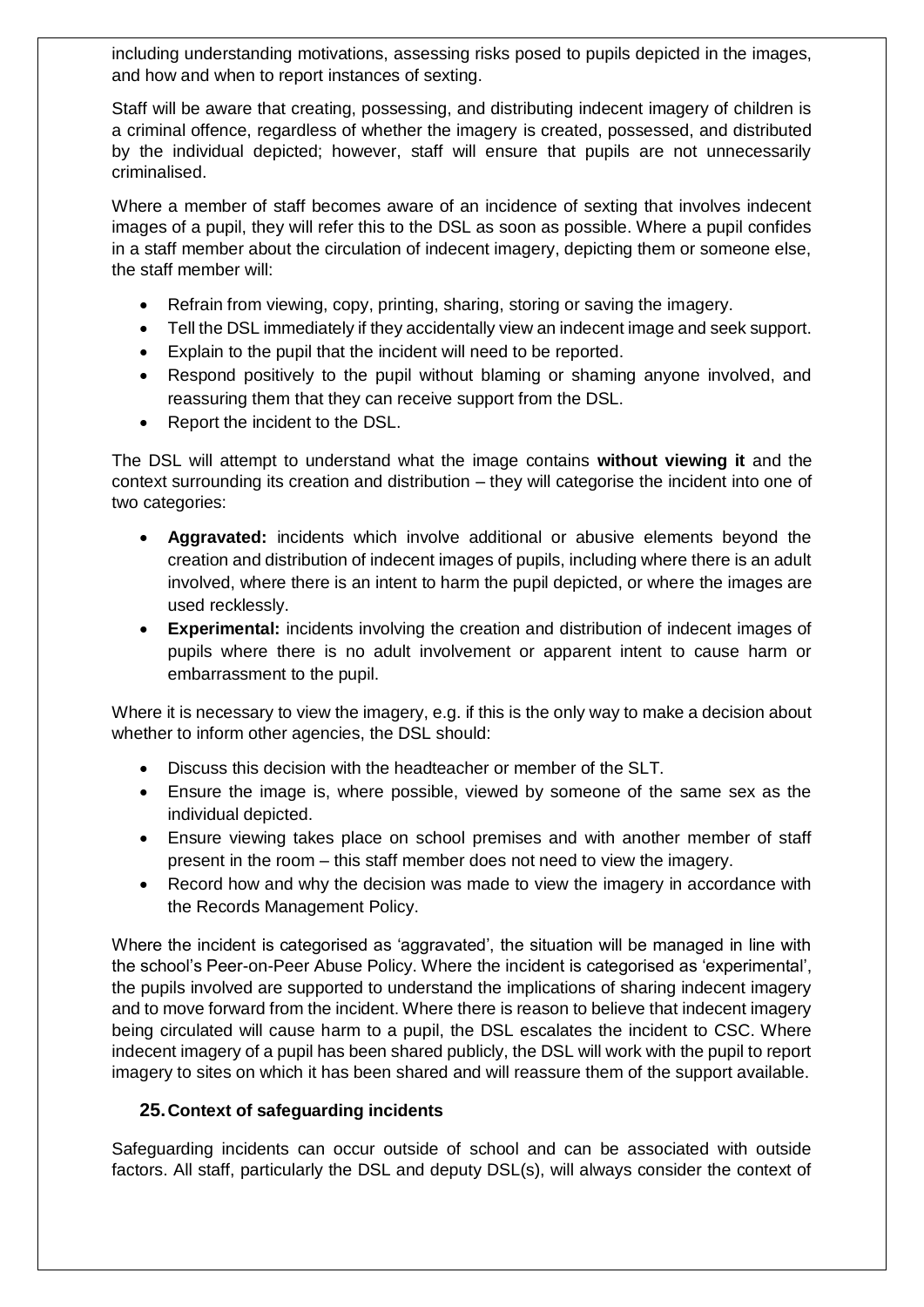safeguarding incidents. Assessment of pupils' behaviour will consider whether there are wider environmental factors that are a threat to their safety and/or welfare. The school will provide as much contextual information as possible when making referrals to CSC or external agencies.

## **Pupils with SEND**

When managing safeguarding in relation to pupils with SEND, staff will be aware of the following:

- Pupils with SEND or disabilities are nearly 4 times more likely to be a victim of abuse
- Certain indicators of abuse, such as behaviour, mood and injury, may relate to the pupil's disability without further exploration; however, it should never be assumed that a pupil's indicators relate only to their disability
- Pupils with SEND can be disproportionally impacted by issues such as bullying, without outwardly showing any signs
- Communication barriers may exist, as well as difficulties in overcoming these barriers

When reporting concerns or making referrals for pupils with SEND, the above factors will always be taken into consideration. When managing a safeguarding issue relating to a pupil with SEND, the DSL will liaise with the school's SENCO, as well as the pupil's parents where appropriate, to ensure that the pupil's needs are met effectively.

#### **26.Extracurricular activities and clubs**

Extra-curricular activities and clubs hosted by external bodies, e.g. charities or companies, will work in collaboration with the school to effectively safeguard pupils and adhere to local safeguarding arrangements.

Staff and volunteers running extracurricular activities and clubs are aware of their safeguarding responsibilities and promote the welfare of pupils. Paid and volunteer staff understand how they should respond to child protection concerns and how to make a referral to CSC or the police, if necessary.

All national governing bodies of sport that receive funding from either Sport England or UK Sport must aim to meet the Standards for Safeguarding and Protecting Children in Sport.

## **27.Alternative provision**

The school will remain responsible for a pupil's welfare during their time at an alternative provider. When placing a pupil with an alternative provider, the school will obtain written confirmation that the provider has conducted all relevant safeguarding checks on staff.

#### **28.Work experience**

When a pupil is sent on work experience, the school will ensure that the provider has appropriate safeguarding policies and procedures in place. Where the school has pupils conduct work experience at the school, an enhanced DBS check will be obtained if the pupil is over the age of 16.

#### **29.Managing referrals**

All staff members, in particular the DSL, will be aware of the LA's arrangements in place for managing referrals. The DSL will provide staff members with clarity and support where needed. When making a referral to CSC or other external agencies, information will be shared in line with confidentiality requirements and will only be shared where necessary to do so.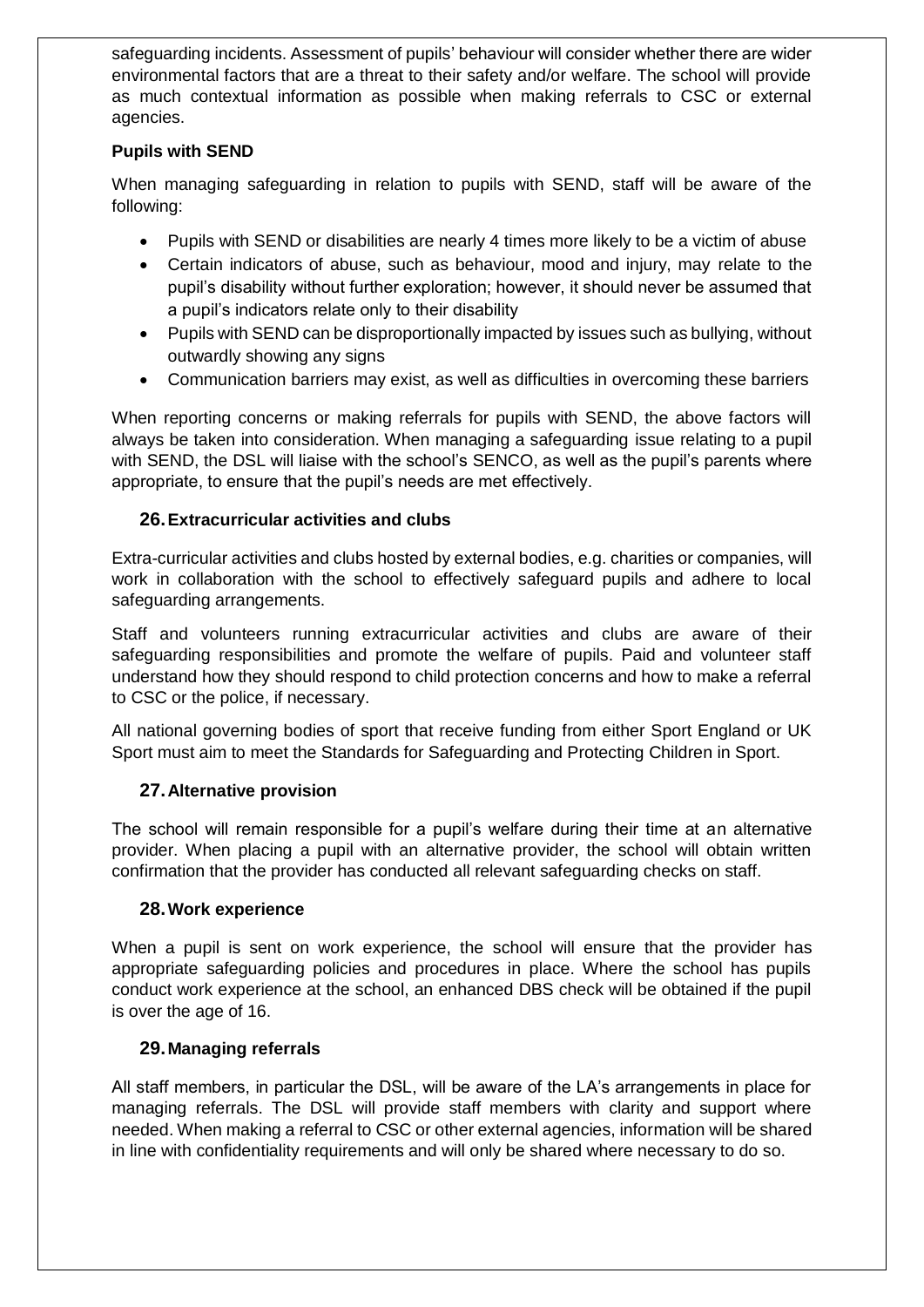The DSL will work alongside external agencies, maintaining continuous liaison, including multi-agency liaison where appropriate, in order to ensure the wellbeing of the pupils involved. The DSL will work closely with the police to ensure the school does not jeopardise any criminal proceedings, and to obtain help and support as necessary.

Where a pupil has been harmed or is in immediate danger or at risk of harm, the referrer will be notified of the action that will be taken within one working day of a referral being made. Where this information is not forthcoming, the referrer will contact the assigned social worker for more information.

The school will not wait for the start or outcome of an investigation before protecting the victim and other pupils: this applies to criminal investigations as well as those made by CSC. Where CSC decide that a statutory investigation is not appropriate, the school will consider referring the incident again if it is believed that the pupil is at risk of harm. Where CSC decide that a statutory investigation is not appropriate and the school agrees with this decision, the school will consider the use of other support mechanisms, such as early help and pastoral support.

At all stages of the reporting and referral process, the pupil will be informed of the decisions made, actions taken and reasons for doing so. Discussions of concerns with parents will only take place where this would not put the pupil or others at potential risk of harm. The school will work closely with parents to ensure that the pupil, as well as their family, understands the arrangements in place, such as in-school interventions, is effectively supported, and knows where they can access additional support.

## **30.Concerns about staff and safeguarding practices**

If a staff member has concerns about another member of staff (including supply staff and volunteers), it will be raised with the headteacher- Lucy Naylor. If the concern is with regards to the headteacher, it will be referred to the chair of governors.

Any concerns regarding the safeguarding practices at the school will be raised with the SLT, and the necessary whistleblowing procedures will be followed, as outlined in the Whistleblowing Policy. If a staff member feels unable to raise an issue with the SLT, they should access other whistleblowing channels such as the NSPCC whistleblowing helpline (0800 028 0285).

## **31.Allegations of abuse against staff**

There are clear policies in line with those from the CSAP (Children's Safeguarding Assurance Partnership) for dealing with allegations against people who work with children.

All allegations against staff, supply staff, volunteers and contractors will be managed in line with the school's Whistleblowing Policy – a copy of which will be provided to, and understood by, all staff. The school will ensure all allegations against staff, including those who are not employees of the school, are dealt with appropriately and that the school liaises with the relevant parties.

When managing allegations against staff, the school will recognise the distinction between allegations that meet the harms threshold and allegations that do not, also known as "lowlevel concerns". Allegations that meet the harms threshold include instances where staff have:

- Behaved in a way that has harmed a child, or may have harmed a child.
- Committed or possibly committed a criminal offence against or related to a child.
- Behaved towards a child in a way that indicates they may pose a risk of harm to children.
- Behaved, or may have behaved, in a way that indicates they may not be suitable to work with children.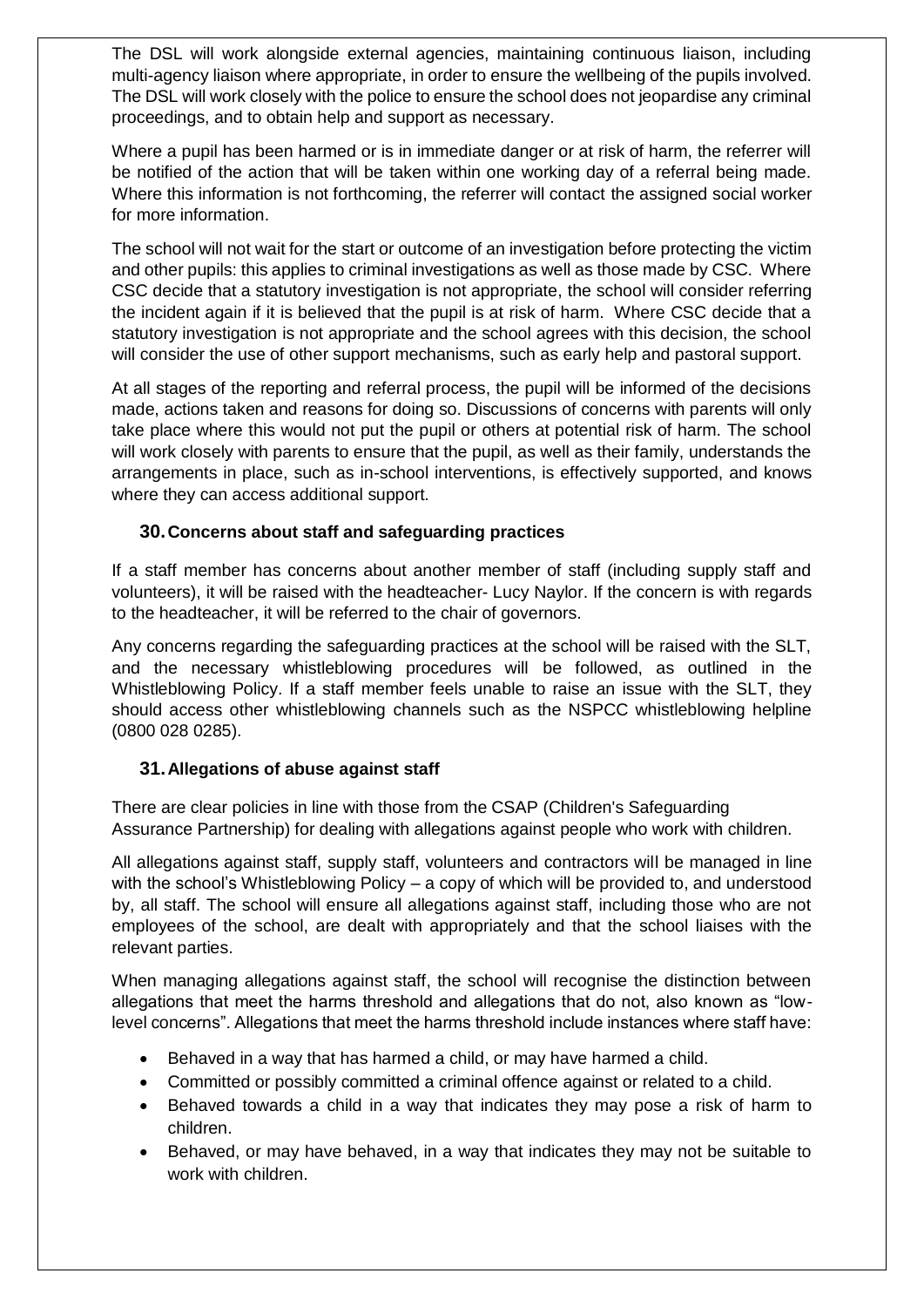All staff at Appletree Nursery School are aware of these procedures and aware of the following expectations and protocol:-

- ALL staff and volunteers are aware that they must refer allegations or concerns around staff (including supply staff) conduct to the Headteacher
- ALL staff and volunteers are aware of the requirement to, and process of referring allegations or concerns around the Headteacher to the nominated Governor and how to contact them
- The Headteacher and/or Chair of Governors will discuss the allegation with the Local Authority Designated Officer (LADO)
- CSAP procedures for dealing with allegations against staff will be followed [http://panlancashirescb.proceduresonline.com/chapters/p\\_allegations.html](http://panlancashirescb.proceduresonline.com/chapters/p_allegations.html)
- ALL staff and volunteers remember that the welfare of the child is paramount and that they have a duty to inform **HT** if any adult's conduct gives cause for concern
- All staff recognise the importance of sharing and reporting low-level concerns surrounding staff or any adult in a position of trust to the **HT**.
- ALL staff are aware of the school's Whistle Blowing Policy which enables staff to raise concerns or allegations in confidence and for a sensitive enquiry to take place
- Staff are fully aware of Guidance for Safer Working Practice and Staff Code of conduct and are aware of professional expectations of their own behaviour and conduct.
- Further information, LADO information and flowchart of how allegations are managed managed: -



[Name of School] recognises that children may make disclosures against someone who is in a position of trust not in the school setting. This may be an adult in a place of worship, a sports coach or a club leader. After ensuring that the child is safe, we recognise that we must refer to the LADO and share information.

# **32. Safer recruitment**

Appletree Nursery School is committed to keeping pupils safe by ensuring that adults who work or volunteer in school are safe to do so. We therefore ensure that:

• Lancashire County Council Human Resources Guidance is adhered to, to ensure that there is a strong reference and commitment to safeguarding during advertisement, selection and recruitment of new staff

An enhanced DBS check with barred list information will be undertaken for all staff members engaged in regulated activity. A person will be considered to be in 'regulated activity' if, as a result of their work, they:

- Are responsible on a daily basis for teaching, training, instructing or the care or supervision of children.
- Regularly work in the school at times when children are on the premises.
- Regularly come into contact with children under 18 years of age. *(Regular is defined as; at least 3 times in a 30 day period.)*

The DfE's [DBS Workforce Guides](https://www.gov.uk/government/publications/dbs-workforce-guidance) will be consulted when determining whether a position fits the child workforce criteria.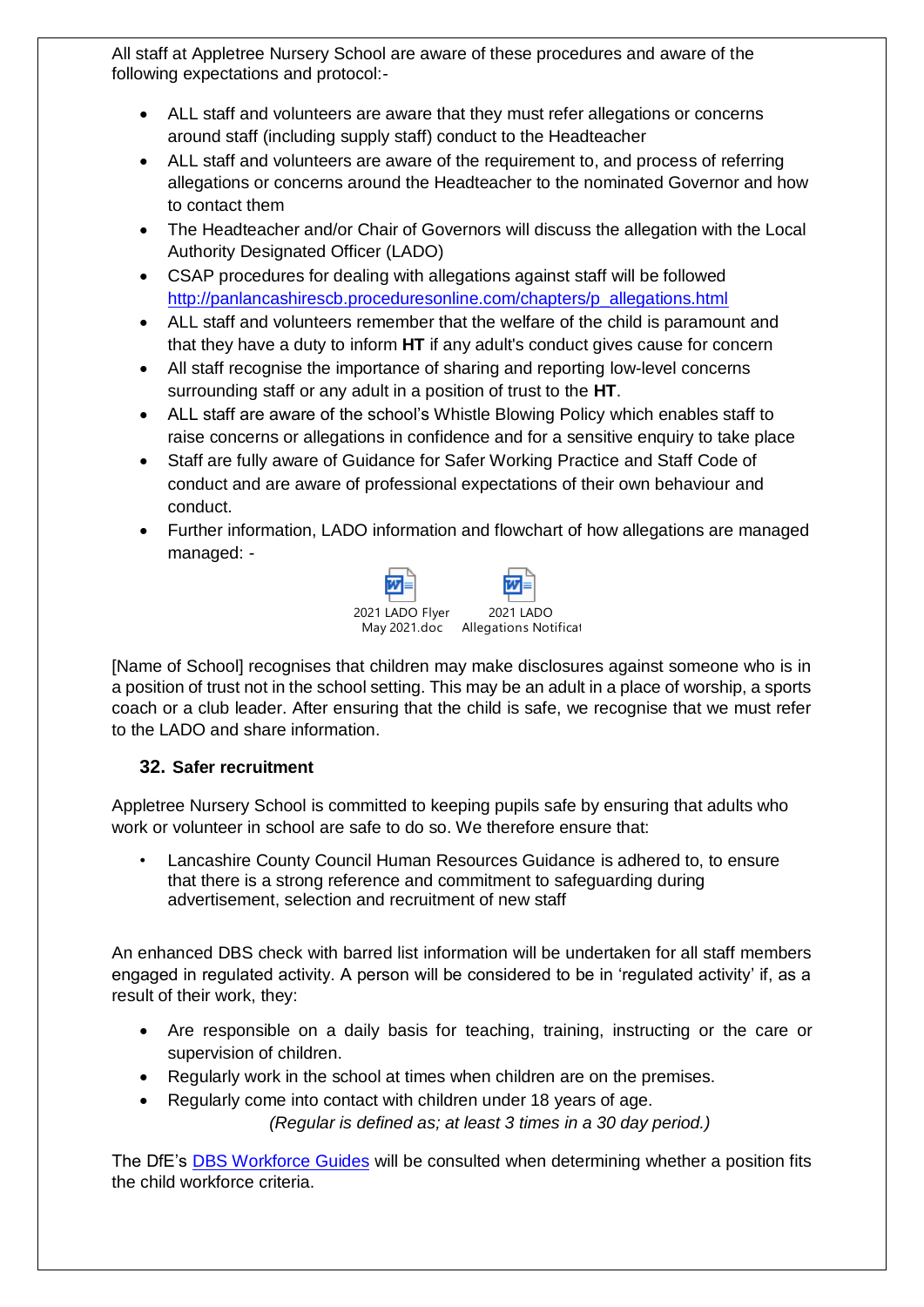The governing board will conduct the appropriate pre-employment checks for all prospective employees, including internal candidates and candidates who have lived or worked outside the UK.

School will ensure that:

- The appropriate DBS and suitability checks will be carried out for all governors, volunteers, and contractors.
- The original DBS certificate is seen for all appointees to the school, even where the on-line DBS system indicates that the check is clear
- There are sufficient staff/Governors who have undertaken appropriate Safer Recruitment training in the last 5 years to enable at least one person on every recruitment panel to be appropriately trained and there are at least 2 people on each selection panel
- Covering (umbrella) letters will be obtained from agencies and other employers that provide staff to work in school to confirm that appropriate checks have been undertaken. Agencies will be requested to complete the checklist found at Appendix Q of the R&S Guidance.



- Individual identity checks will be undertaken on those staff detailed above to ensure they are employees of the named agency/employer
- A transfer of control agreement will be used where other agencies/organisations use school premises and are not operating under school's safeguarding policies and procedures
- Adults who are involved in the management or provision of child care of children in Early Years, or in out of school provision for children up to 8 years old, will make a declaration that they are not disqualified under the Child Care Act 2006.
- With regard to Disqualification Under the Childcare Act we will adhere to Guidance from [Lancashire County Council Human Resources](file://///CorpData01/LCCUsers4$/vwallace001/My%20Documents/For%20portal/•%09https:/schoolsportal.lancsngfl.ac.uk/view_sp.asp%3fsiteid=4311&pageid=45826&e=e)
- It is good practice to ensure that this declaration is renewed annually for those staff working in a relevant setting and evidenced using the LCC staff confirmation form (May 2021). This form will be retained and stored securely.



• When an issue is declared, advice will be sought from Ofsted about the need to apply for a waiver. If a waiver is necessary, a risk assessment will be carried out and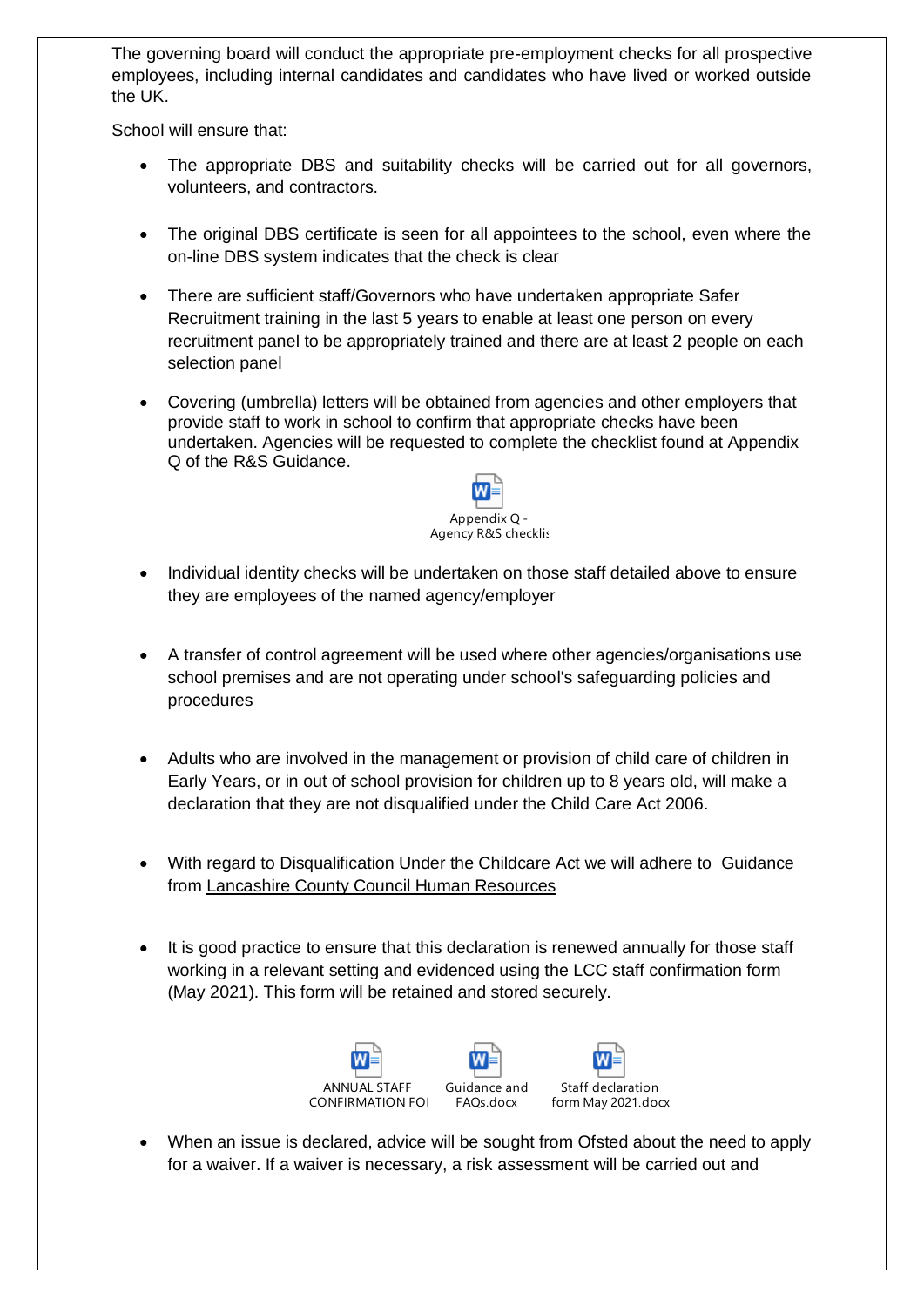proportionate measures put in place until a waiver has been issued or matters resolved. If it is not resolved, this must be reported:- [disqualification@ofsted.gov.uk](mailto:disqualification@ofsted.gov.uk)

• Advice will be sought from Human Resources, LADO and/or Schools Safeguarding Officers if any staff are unclear about any aspects of Safer Recruitment.

#### **Referral to the DBS**

The school will refer to the DBS anyone who has harmed a child or poses a risk of harm to a child, or if there is reason to believe the member of staff has committed an offence and has been removed from working in regulated activity.

#### **Single central record (SCR)**

The school keeps an SCR which records all staff, including agency and third-party supply staff (for longer placements), and teacher trainees on salaried routes, who work at the school.

All members of the proprietor body are also recorded on the SCR.

The following information is recorded on the SCR:

- An identity check
- A barred list check
- An enhanced DBS check
- A prohibition from teaching check
- A check of professional qualifications, where required
- A check to determine the individual's right to work in the UK
- Additional checks for those who have lived or worked outside of the UK
- Any other information deemed relevant.

If any checks have been conducted for volunteers or Governors, these may also be recorded on the SCR. If risk assessments are conducted to assess whether a volunteer should be subject to an enhanced DBS check, the risk assessment will be recorded.

The details of an individual will be removed from the SCR once they no longer work at the school.

#### **33.Review**

This Policy is subject to ongoing review; however, will be reviewed no later than September 2022.

| <b>Key Contacts, Roles and Training</b> |                    |                             |  |  |
|-----------------------------------------|--------------------|-----------------------------|--|--|
|                                         |                    |                             |  |  |
| Safeguarding  <br>Designated            | <b>Lucy Naylor</b> | <b>DSL</b> trained          |  |  |
| Lead                                    |                    | Renewal January 2023        |  |  |
| Headteacher                             |                    |                             |  |  |
| Deputy DSL (s)                          | Lisa Wilson        | <b>DSL Trained</b>          |  |  |
| <b>Prevent Lead</b>                     |                    | <b>Renewal October 2023</b> |  |  |
|                                         |                    |                             |  |  |
|                                         |                    |                             |  |  |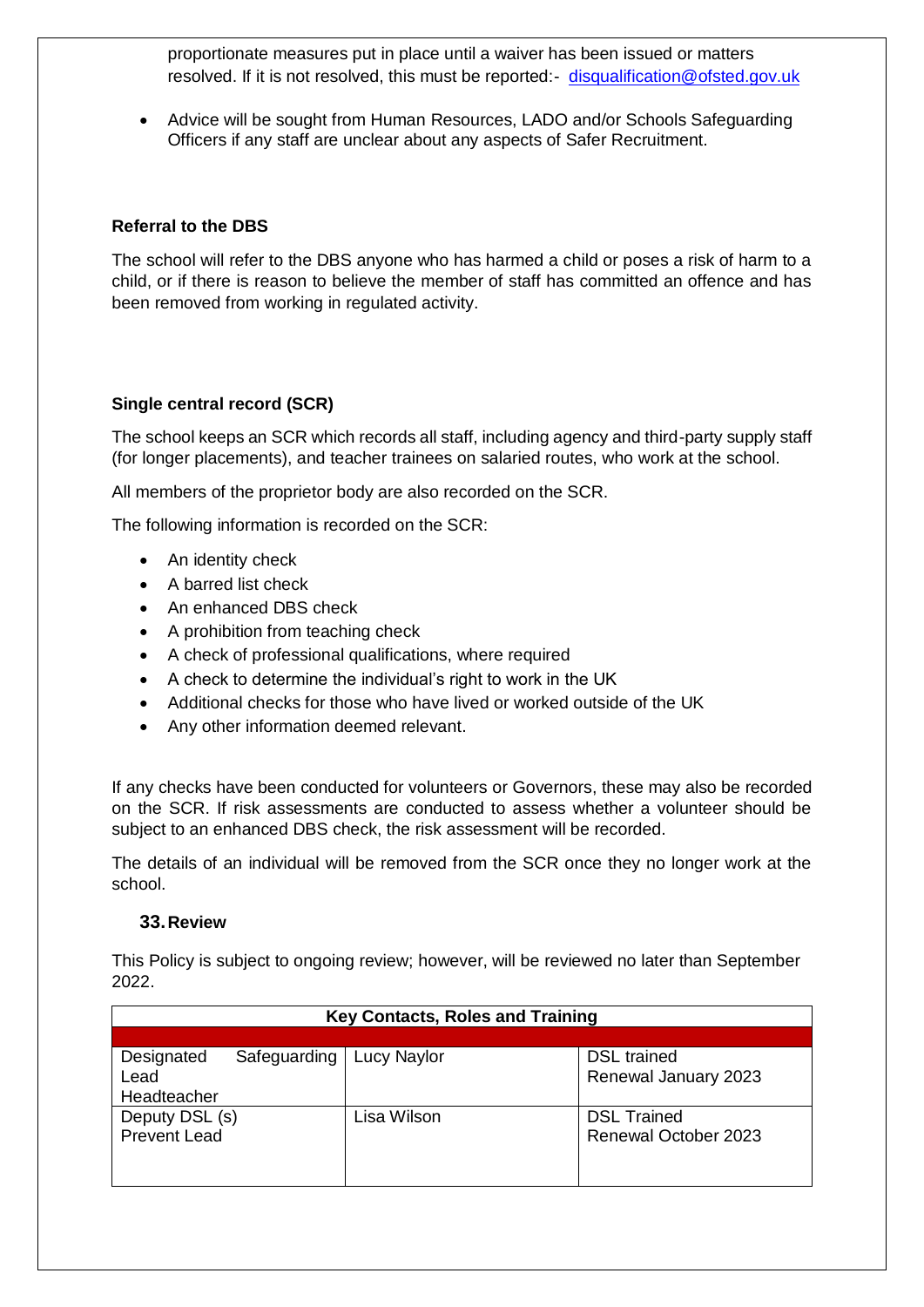| <b>Chair of Governors</b>                                                        | <b>Fleanor Hick</b> | <b>Safeguarding Training</b><br>September 2022                                                                                       |  |
|----------------------------------------------------------------------------------|---------------------|--------------------------------------------------------------------------------------------------------------------------------------|--|
|                                                                                  |                     |                                                                                                                                      |  |
| <b>LCC School Safeguarding Officers</b><br>Victoria Wallace & Heather Fowler     |                     | 01772 531196<br>school.safeguarding@lancashire.gov.uk                                                                                |  |
| <b>LCC MASH Education Officers</b><br>Matt Chipchase & Jennifer Ashton           |                     | Jennifer Ashton 01772 531643<br>jennifer.ashton@lancashire.gov.uk<br>Matt Chipchase 01254 220989<br>matt.chipchase@lancashire.gov.uk |  |
| LADO - Local Authority Designated Officer<br>Tim Booth, Donna Green & Shane Penn |                     | 01772 536694<br>LADO.admin@lancashire.gov.uk                                                                                         |  |
| MASH - Multi-Agency Safeguarding Hub                                             |                     | 0300 123 6720<br>0300 123 6722 between 5.00pm - 8.00am                                                                               |  |
|                                                                                  |                     |                                                                                                                                      |  |